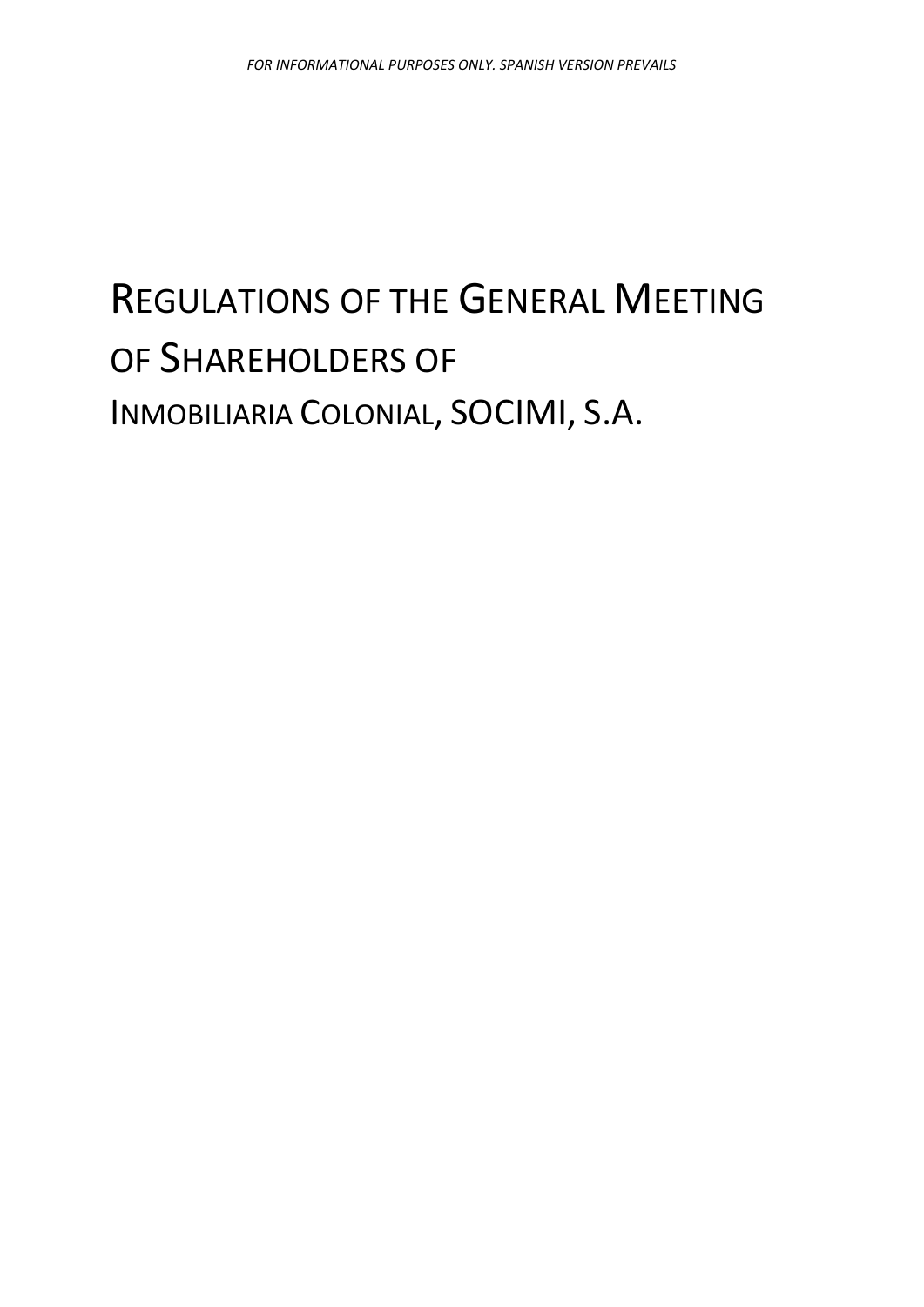

| Article 14. Conflict of interest by the representative and public request to represent  13 |
|--------------------------------------------------------------------------------------------|
|                                                                                            |
|                                                                                            |
|                                                                                            |
| Article 17. Chairman, Secretary and the presiding board of the General Meeting 15          |
|                                                                                            |
|                                                                                            |
|                                                                                            |
| Article 20. Development of the Meeting. Shareholder interventions in the Meeting  17       |
|                                                                                            |
|                                                                                            |
|                                                                                            |
|                                                                                            |
|                                                                                            |
|                                                                                            |
|                                                                                            |
|                                                                                            |
|                                                                                            |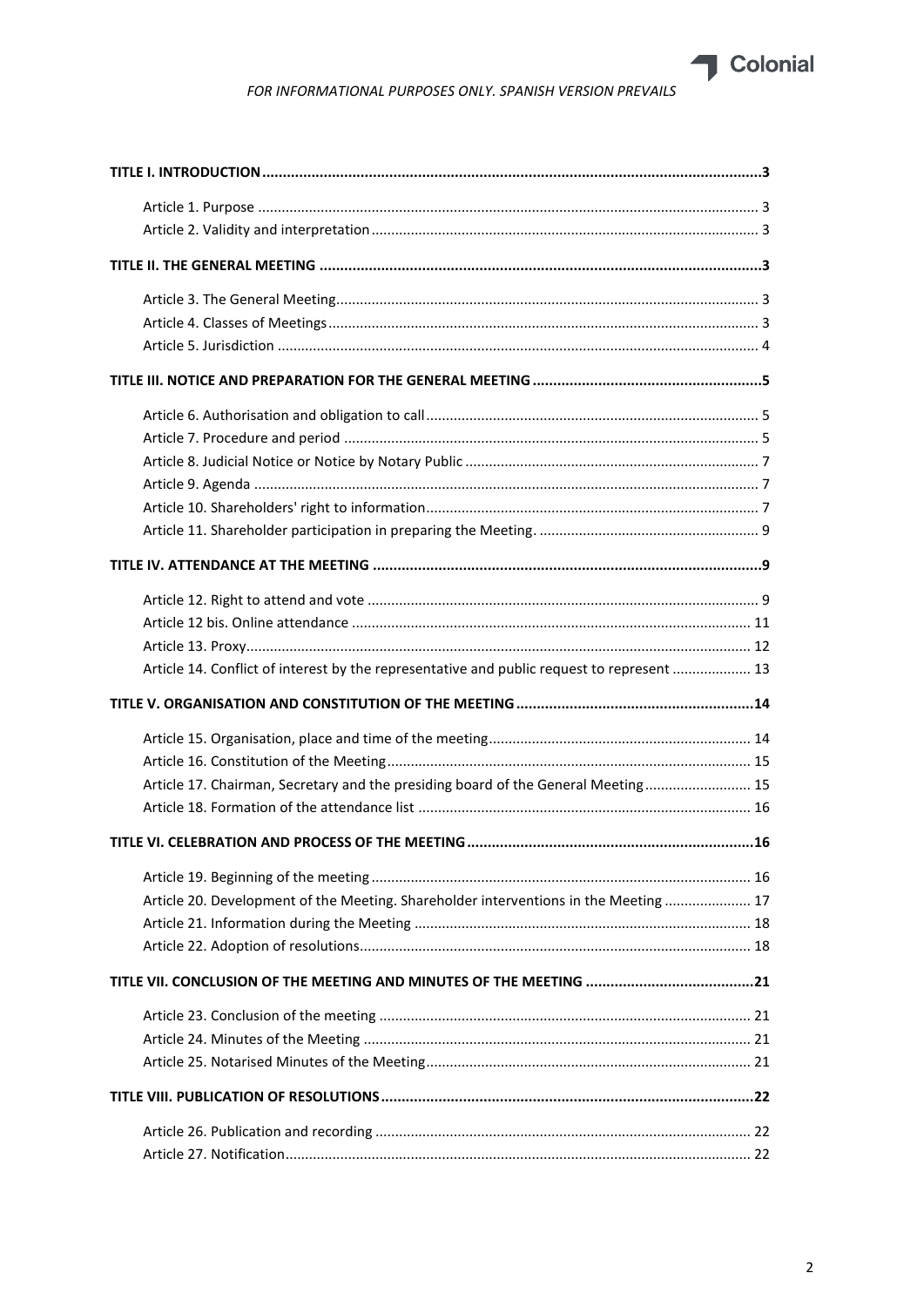

## **TITLE I. INTRODUCTION**

## <span id="page-2-1"></span><span id="page-2-0"></span>**Article 1. Purpose**

These Regulations of the General Meeting (the "**Regulations**") govern the organisation and functioning of the General Meeting of Shareholders of Inmobiliaria Colonial, SOCIMI, S.A. (the "**Company**" or "**Inmobiliaria Colonial**") in accordance with law and, in particular, with the consolidated Spanish Limited Liability Companies Law as approved by Legislative Royal Decree 1/2010 of 2 July (the "**Spanish Limited Liability Companies Law**"), and the Company Bylaws.

## <span id="page-2-2"></span>**Article 2. Validity and interpretation**

The Regulations shall be submitted for approval by the General Meeting of Shareholders at the proposal of the Board of Directors and shall become effective at the time of their approval.

The Regulations can be amended by the General Meeting at the proposal of the Board of Directors, which shall first prepare a report justifying the amendment.

The Regulations shall be interpreted in accordance with the Law and these Bylaws.

The Regulations shall be reported to the Spanish Securities Market Commission (CNMV). After that report, it shall be recorded with the Commercial Registry and later published by the Spanish Securities Market Commission (CNMV). The Regulations shall likewise be included on the company web page.

## **TITLE II. THE GENERAL MEETING**

## <span id="page-2-4"></span><span id="page-2-3"></span>**Article 3. The General Meeting**

The General Meeting is the meeting of shareholders held with all legally established requirements and formalities to deliberate and decide by majority vote on the matters within its jurisdiction, set forth in the form of resolutions of the company's intentions.

All shareholders, including those in dissent and those who did not attend the meeting are bound to resolutions of the General Meeting.

The Company shall at all times guarantee equal treatment of all shareholders in the same position, and especially those that refer to information, participation and exercise of the right to vote in the Meeting.

<span id="page-2-5"></span>Article 4. Classes of MeetingsGeneral Meetings can be Ordinary or Special, and shall be called by the Directors of the Company.

The Ordinary General Meeting, with prior notice of said purpose, shall meet within the first six months of each fiscal year to approve, as applicable, the company management and the financial statements for the preceding fiscal year, and resolve on the use of the results. The Ordinary General Meeting can likewise resolve on other matters within the jurisdiction of the General Meeting, and which are included in the agenda.Any Meeting that is not as set forth above shall be considered a Special General Meeting.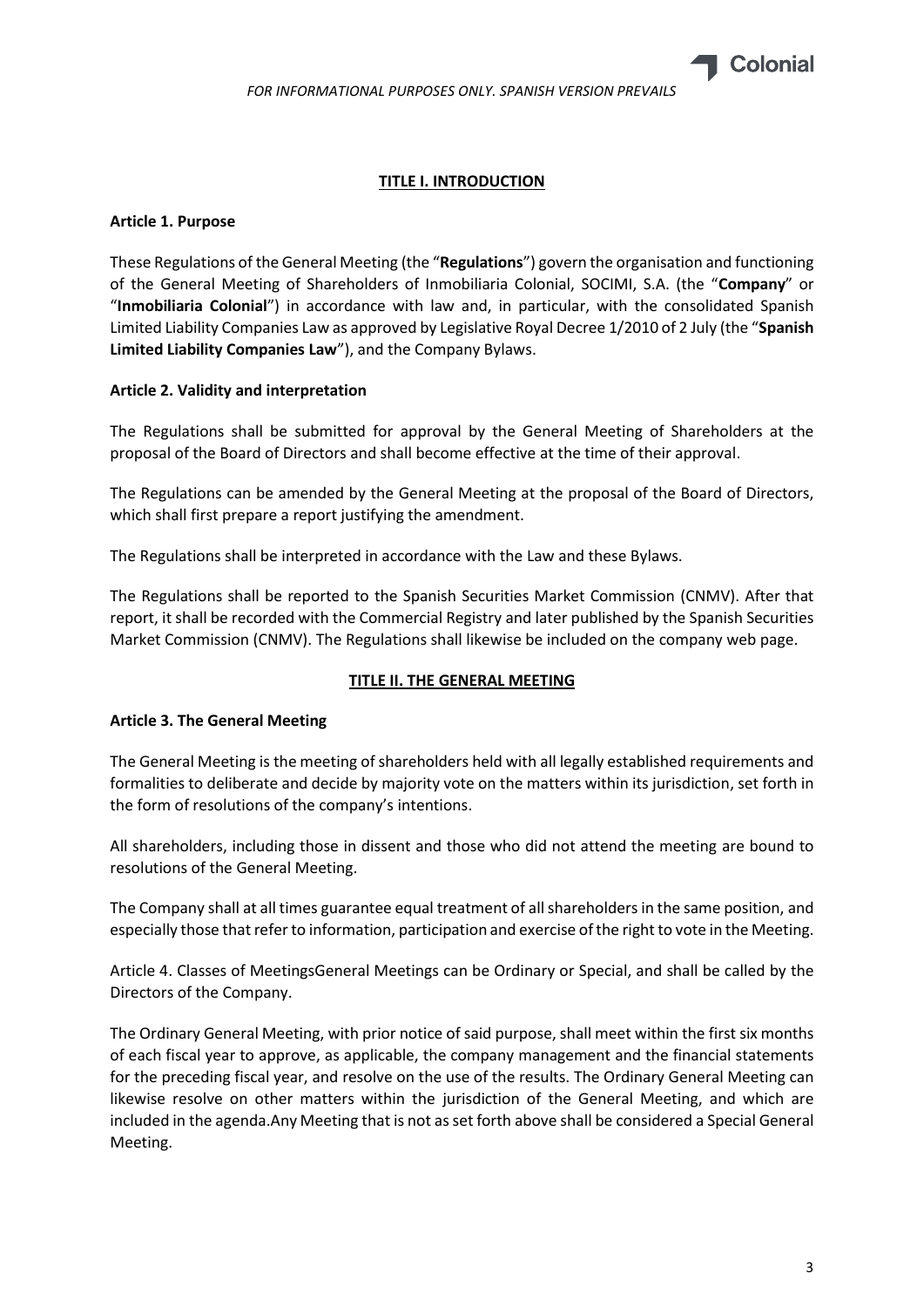# <span id="page-3-0"></span>**Article 5. Jurisdiction**

The General Meeting shall adopt all resolutions regarding all matters over which it has jurisdiction as the governing body of the Company, in accordance with the Law and the Company Bylaws, which include but are not limited to the following:

- Approve the annual individual and consolidated financial statements of the Company, resolve on use of the results and approve company management.
- Appoint and remove directors, liquidators and auditors, as applicable, as well as demand and exercise any acts of company liability against any of them.
- Amend the Company Bylaws.
- **EXED Increase and decrease company capital without prejudice to delegations that may be made by** the Board of Directors.
- Limit or eliminate the right to preference on the subscription of new shares, without prejudice to delegations that may be made by the Board of Directors.
- Acquire, transfer or contribute essential assets to another company. The asset is presumed to be essential when the amount of the operation exceeds twenty-five per cent of the value of the assets listed in the last approved balance sheet.
- **Transfer essential activities performed to that date by the Company to dependent entities, even** though these maintain full control thereof. Operating assets and activities are presumed to be essential when the volume of the operation exceeds twenty-five per cent of total assets in the balance sheet.
- Transform, merge, spin off or make a global assignment of assets and liabilities and transfer the company domicile to another country.
- Issue bonds convertible to shares or grant bondholders a share in company profits, without prejudice to delegations that may be made by the Board of Directors.
- Authorise the acquisition of treasury shares within legal limits, except in the cases of free acquisition provided by Law.
- Dissolve the Company.
- Operations equivalent to liquidating the Company.
- Approve the final liquidation balance.
- Directors' Remuneration Policy as established by Law.
- The approval of any related-party transactions that fall under the General Meeting's responsibilities as established by law.
- Approve and amend these Regulations.
- Any other matter determined by Law or the Company Bylaws.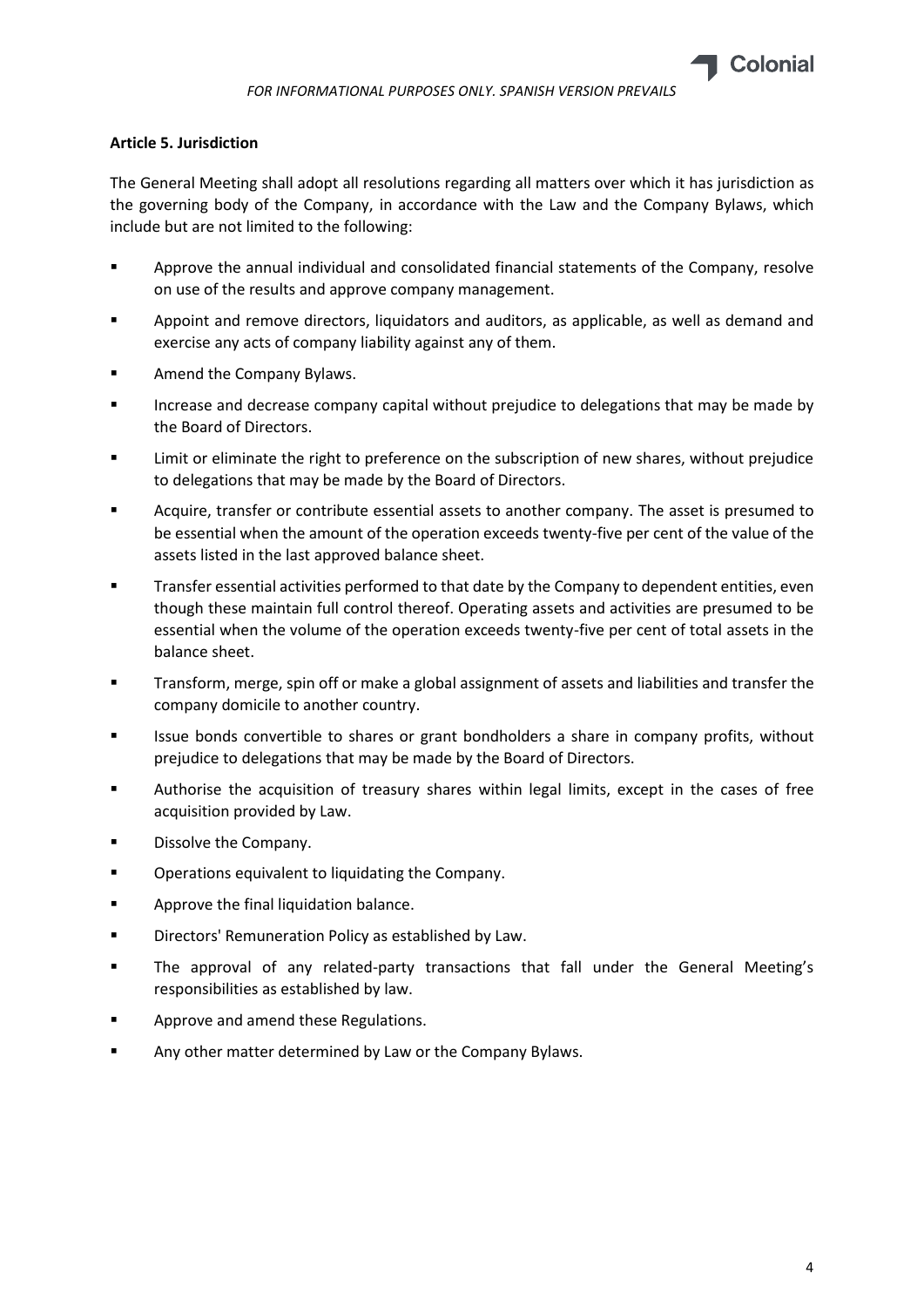

# **TITLE III. NOTICE AND PREPARATION FOR THE GENERAL MEETING**

# <span id="page-4-1"></span><span id="page-4-0"></span>**Article 6. Authorisation and obligation to call**

The Board of Directors shall call an Ordinary General Meeting, to be held within the first six months of the fiscal year.

The Board can call a Special General Meeting of Shareholders if and when it deems this necessary or appropriate for the company interests.

It shall likewise call a meeting when this is requested by shareholders owning a minimum of three per cent of company capital, so stating in the request for matters to be discussed in the Meeting. In this case, the Board shall notify of the meeting to be held in accordance with the period and requirements established for such purpose by current legislation.

Directors shall prepare the agenda for the meeting, which shall include the matters that were set forth in the request for meeting.

# <span id="page-4-2"></span>**Article 7. Procedure and period**

Notice shall be sent of the General Meeting by publication in the Official Gazette for the Commercial Registry or in one of the newspapers with the greatest circulation in Spain, on the company web page, and on the web page of the National Stock Exchange Commission, as well as in any other medium that may be required pursuant to applicable law, at least one month before the date scheduled for the meeting.

Notwithstanding the above, Special General Meetings can be called within a minimum of fifteen days in advance. This shorter period for notice shall require an express resolution adopted by the Ordinary General Meeting with an approving vote of a minimum of two-thirds of subscribed capital with voting rights, and the notice shall not exceed the date of the following Ordinary General Meeting.

The notice shall state the name of the Company, date and time of the meeting on the first call, the title of the person or persons sending the notice, as well as the agenda, which shall include the matters to be discussed. The publication can likewise state the date of the meeting on the second call, if applicable. At least twenty-four hours shall pass between the meeting on the first and second notice.

The publication shall likewise mention the following:

- 1. Date when the shareholder shall have his shares registered in his name in order to participate and vote in the General Meeting.
- 2. Form and place to obtain the complete text of the documents and proposed resolutions, as well as the address of the company web page where the information will be available.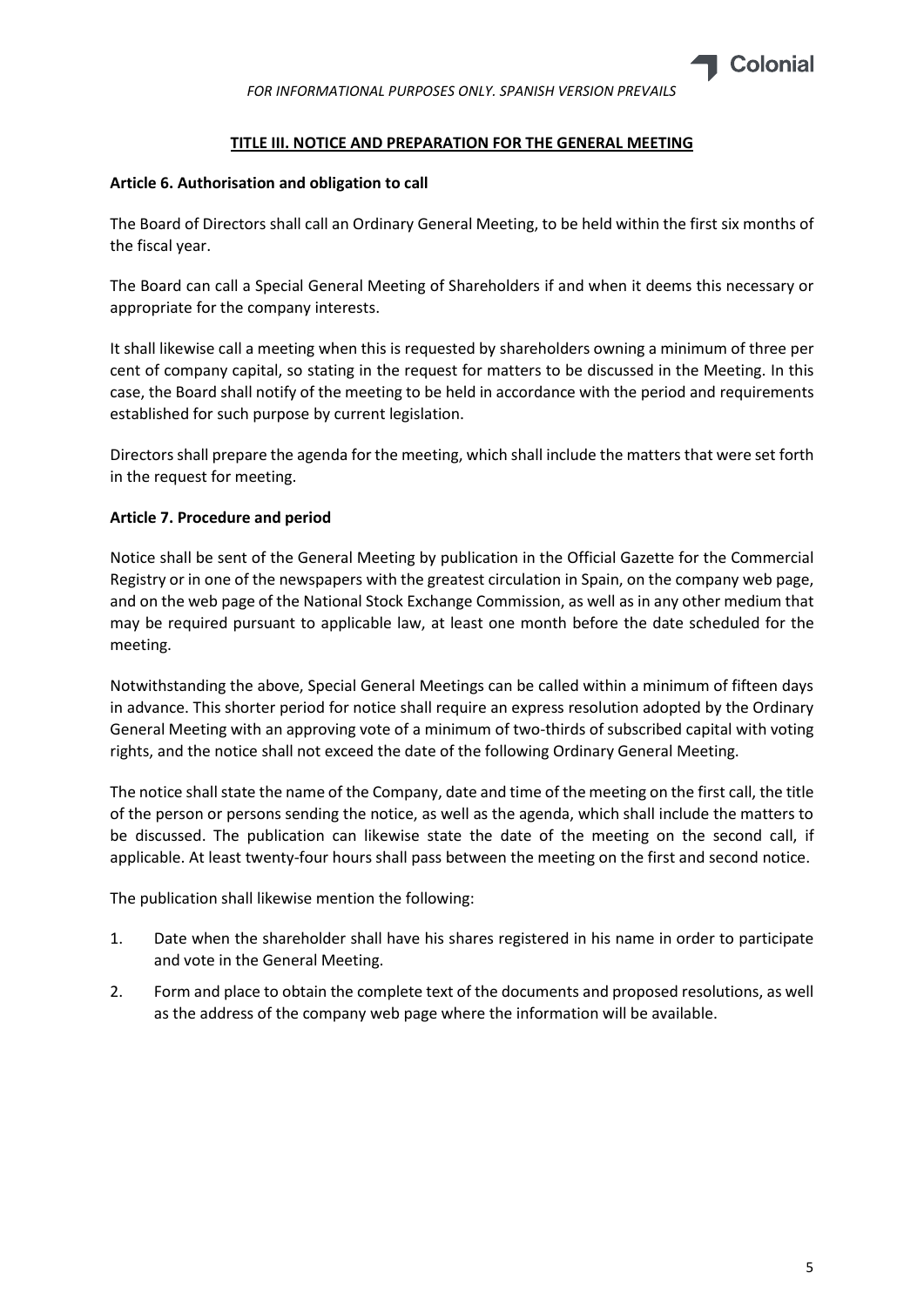

- 3. Clear and exact information on processes required so that the shareholders can participate and issue their votes in the General Meeting, specifically including the following:
	- The right to request information, to have points included in the agenda and to present proposed resolutions, as well as the period to exercise these rights. When noted that more detailed information on said rights can be obtained from the company web page, then the publication can be limited to indicating the period for exercising said right.
	- The system for proxy voting, indicating specifically the forms to be used to delegate the vote and the media to be used so that the Company can accept notice, by email, of the proxies appointed.
	- The procedures established for remote voting ahead of the General Meeting by mail or online means.
	- The terms, forms and means to exercise shareholders' and proxies' rights concurrently by online means when the Board of Directors has agreed, ahead of the call for the General Meeting, to enable shareholders' and proxies' remote attendance concurrently by online means.

The Board of Directors will assess, when convening each General Meeting, which remote communication means will be available to the shareholders for voting and/or delegating the vote prior to the General Meeting. These means will guarantee the identity of the person exercising his/her right to vote or, if delegated, the identity of the proxy and the person they are representing. Therefore, the notice shall also include the specific remote communications media that can be used by the shareholders to exercise their rights to be represented, to delegate their vote, and, as applicable, to attend the meeting.

Furthermore, should the Board of Directors agree to the General Meeting enabling shareholders and proxies to attend the meeting remotely, concurrently, and by online means, the notice for the call will include the dates, forms and methods for exercising the rights of shareholders and proxies by telematic means in accordance with the law, the Company Bylaws and these Regulations.

Shareholders representing a minimum of three per cent of company capital can request the publication of a complement to the notice of an Ordinary General Meeting of Shareholders, including one or more points in the agenda, if and when the new points have a justification attached or, if applicable, a justified proposed resolution. The exercise of this right, which will in no case apply to the call for an Extraordinary General Meeting, shall require satisfactory notice to be delivered to the registered office within five days following the publication of the notice. The complement to the notice shall be published a minimum of fifteen days in advance of the date scheduled for the General Meeting.

Shareholders making up a minimum of 3% of the corporate share capital may present reasoned motions, within five days from the notice of the call, in accordance with matters already included or to be included in the agenda of the General Meeting called, either Ordinary or Extraordinary. As they are received, the Company shall assure that said proposals and documentation is broadcast among the remaining shareholders, as attached, publishing them without interruption on the company web page during the period determined by current standards.

If the General Meeting, duly called, is not held on the first notice and the notice of the meeting does not include a date for meeting on a second notice, then the second date for meeting shall be announced with the same agenda and publication requirements as the first, within the fifteen days of the date of the Meeting that was not held, and a minimum of ten days in advance of the date scheduled for the meeting.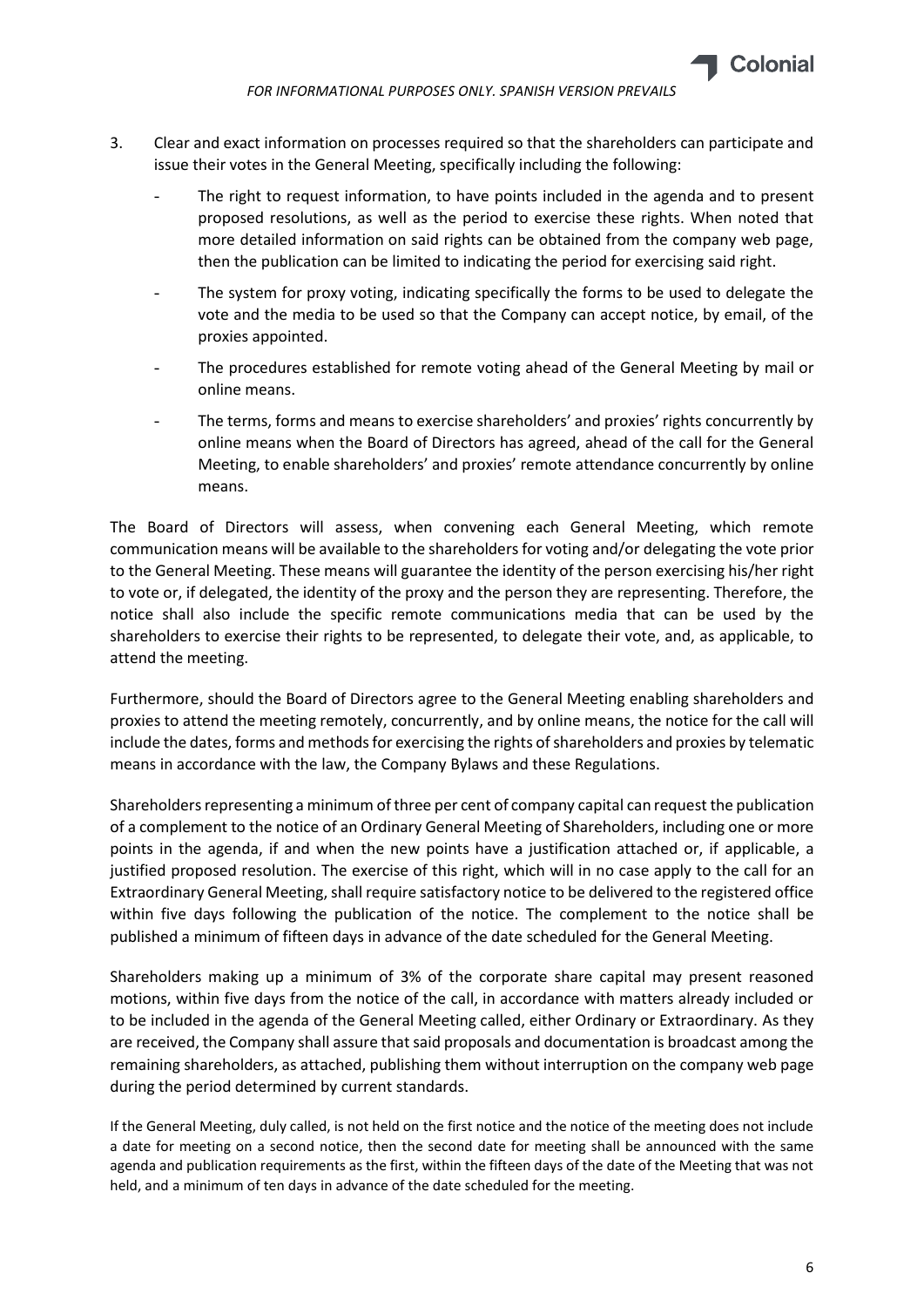# <span id="page-6-0"></span>**Article 8. Judicial Notice or Notice by Notary Public**

In the event that the Ordinary General Meeting is not called within the legal period, then it can, at the request of the shareholders and with the knowledge of the Directors, be called by the Judicial Clerk of the Mercantile Court or the Commercial Recorder of the company domicile; that notice shall also specify the person who will preside the meeting.

The same notice shall be made for a Special General Meeting when requested by the number of shareholders referred to in paragraph three of Article 6 of these Regulations.

# <span id="page-6-1"></span>**Article 9. Agenda**

The Agenda for the General Meeting shall be set by the Board of Directors, considering the suggestions and proposals received from the shareholders, and its drafting shall not prevent a separate vote on those matters that are substantially independent so that the shareholders can separately exercise their preference when voting.

The agenda shall be drafted clearly and precisely to facilitate the understanding of the matters that will be dealt with and voted on by the Meeting.

Shareholders shall be provided, through the company web page as the channel of communications with the shareholders, with the possibility of making suggestions and proposal on the matters included in the agenda, and the Board shall decide on whether and the most appropriate way of transferring those suggestions to the Meeting and, if applicable, submitting them for vote.

## <span id="page-6-2"></span>**Article 10. Shareholders' right to information**

Shareholders have the right to have ample and precise information on the matters that will be debated and decided in the General Meeting. The Board of Directors shall encourage the informed participation of shareholders in the General Meetings.

From the notice of the call of the General Meeting, the shareholders can examine the motions, reports and other documents made available as required pursuant to the laws and the Company Bylaws, on the company website and at the Company's registered office. When allowed by law, shareholders can request the delivery or provision, free of charge, of the full text of the documents made available to them.

Effective the notice of the General Meeting, any shareholder can immediately obtain from the Company, free of charge, the documents to be submitted for approval of the Meeting, as well as the management report and auditors report, if applicable.

Effective with the publication of the notice of meeting and until when the General Meeting is held, the Company shall publish the following information, minimum, on the company web page:

- (a) The announcement of the call.
- (b) The total number of shares and rights to vote on the date of the notice, broken down by series of shares, if any.
- (c) The documents to be presented to the General Meeting and in particular directors reports, auditor reports, and reports of any independent experts.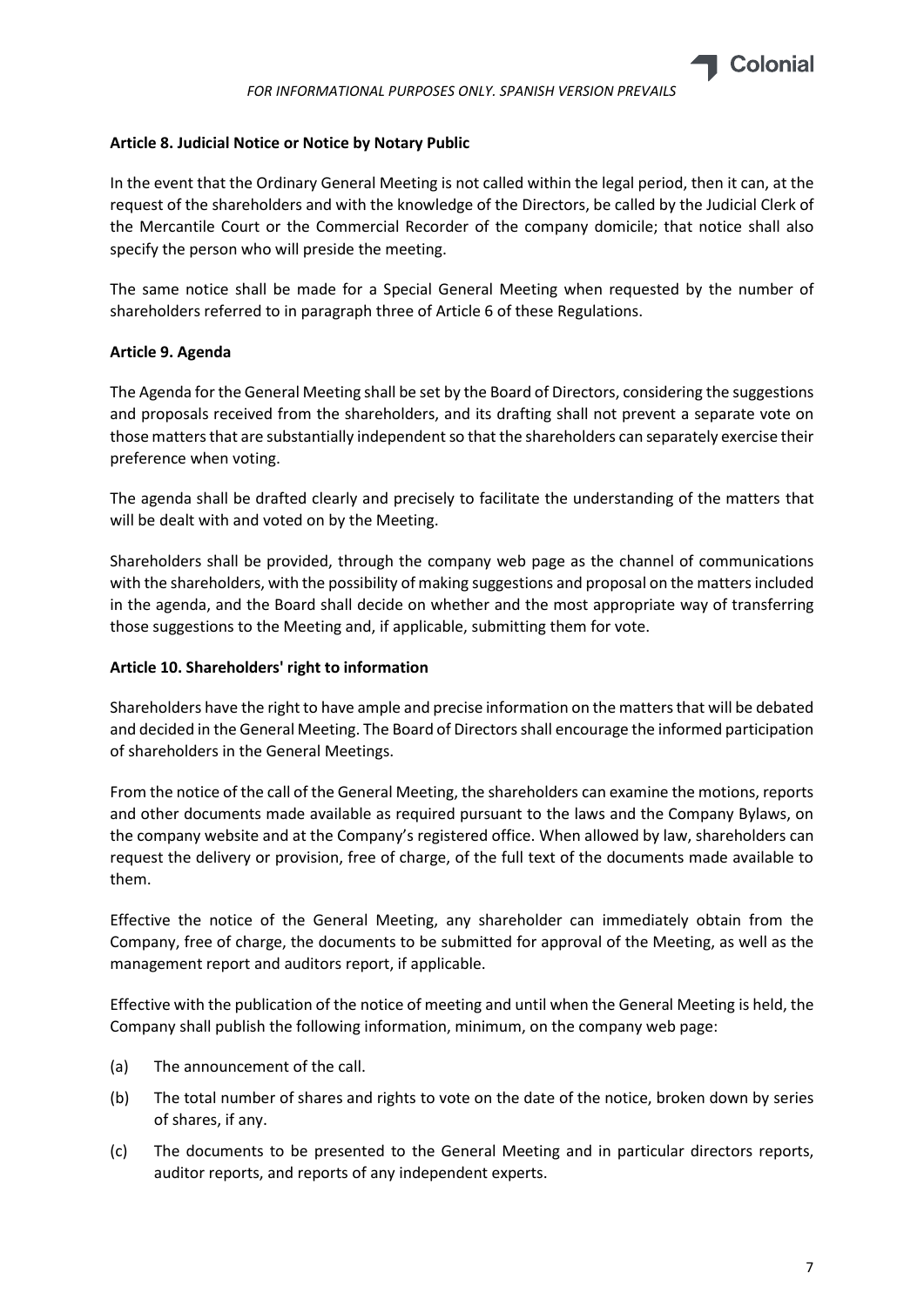

- (d) Complete texts of the proposed resolutions for each and every point on the agenda, or for those points that are merely informative, a report from the competent bodies on each of the points made, as well as proposed resolutions presented by the shareholders.
- (e) Regarding the appointment, ratification or reelection of any of the members of the Board of Directors, the identity, curriculum vitae and category of each of said individuals, as well as the proposal and reports legally required for such purpose.
- (f) The forms to be used for absentee voting, except when these are sent directly by the Company to each shareholder. If this cannot be published on the company web page for technical reasons, the Company shall indicate here how to obtain the printed forms, which shall be sent to each shareholder who requests.
- (g) Information on the channels of communication between the Company and the shareholders in order to gather information or make suggestions under applicable standards.
- (h) Rules of operation for the Shareholders' Online Forum.
- (i) The rules established for shareholders and proxies to concurrently exercise their rights by online means at the General Meeting in the event that this is provided for in the call of the General Meeting.

Shareholders can request, up to the fifty days prior to the date set for the Meeting, that the Directors send the information or clarifications that they deem necessary on the matters included in the agenda, or make the questions, in writing, that they consider pertinent. The shareholders can likewise make a written request within the same period, asking that the directors provide the clarifications that they deem appropriate about information available to the public that the Company has filed with Spanish Securities Market Commission (CNMV) since the date of the last General Meeting, and regarding the auditor's report. The directors shall provide the information in writing until the date set for the General Meeting.

Requests for information may be sent as specified in the notice of the call of the General Meeting. The provisions of this article are understood as without prejudice to the right of the shareholders to obtain printed documents and to request that they be sent, free of charge, when so established by Law.

The Board of Directors can authorise any of its members as well as its Secretary and Vice Secretary, or any higher officer of the Company to respond to requests for information presented by the shareholders. Requests for information or clarification regarding the matters set forth above and verbally presented by shareholders to the Chairman during the General Meeting, or in writing starting five days prior to the date set for the meeting, will also be verbally presented during the General Meeting by any of the directors present, at the instruction of the Chairman.

In the event that the shareholder's right for information pending the provision thereof cannot be satisfied, then the information shall be provided in writing during the seven days following the date of conclusion of the General Meeting.

The directors are required to provide the information referred to in the foregoing paragraphs, except when said information is not necessary to protect the rights of the shareholder or when there are objective reasons to consider that they could be used for purposes that are not in the Company's interest or if their publication could harm the Company or its affiliates. Violation of the right to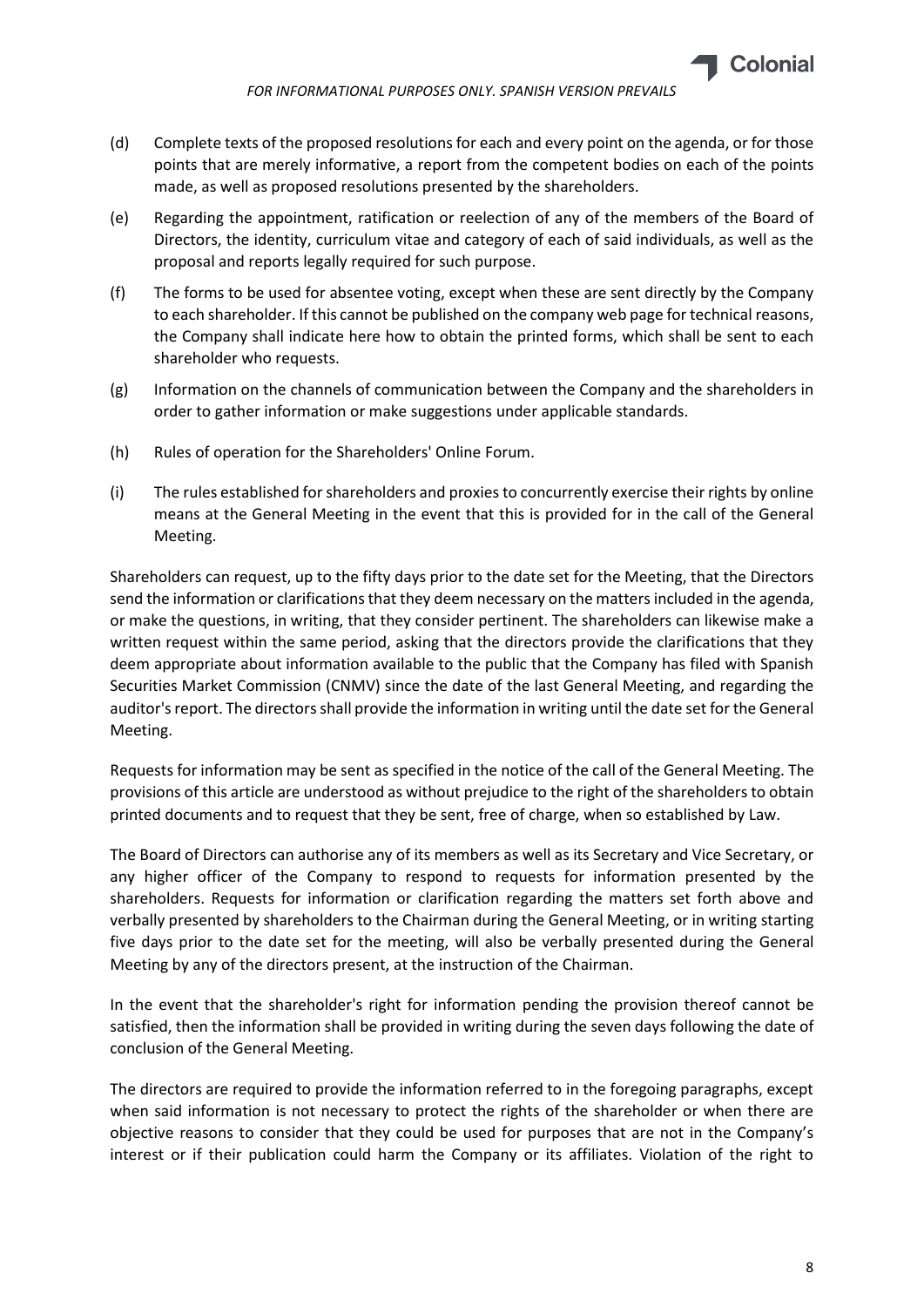

information during the course of the General Meeting shall not be a cause for challenging the General Meeting.

Nevertheless, the information request cannot be refused when the request is supported by shareholders representing at least twenty-five per cent of the share capital. The shareholder shall be responsible for any harm and damages that may be caused by the abusive or harmful use of the information requested.

Valid requests for information, clarifications or questions made in writing and the replies given in writing by the directors will be displayed on the company website. However, when the information requested is clear and expressly and directly available to all shareholders on the web page of the Company in a question-response form, before the specific question has been made, then the directors can limit their response to sending the information that was facilitated in that form.

The provisions in the aforementioned paragraphs regarding the exercise of the right to information by shareholders or their proxies will extend, without prejudice to the special rules foreseen in Article 12 bis herein, when the Company's Board of Directors has enabled, ahead of calling the General Meeting, shareholder's and proxies' attendance to the meeting concurrently by online means.

## <span id="page-8-0"></span>**Article 11. Shareholder participation in preparing the Meeting.**

A Shareholders' Online Forum will be available effective the of the notice of the General Meeting, which shareholders can access with due guarantees, both individuals as well as the specific and voluntary associations who can legally constitute same, in order to facilitate their communication prior to the date of the General Meetings. Proposals to be presented can be published in the Forum, as a complement to the agenda published in the notice, requests for adhesion to those proposals, motions to reach the percentage sufficient to exercise a minority right as specified by law, as well as bids or petitions for voluntary representation.

The right to request the publication of a complement to the notice of an Ordinary General Meeting, including one or more points on the agenda, and to present founded proposals for a resolution on matters already included or to be included in the agenda of the Meeting called, shall be governed by the provisions of Article 7 of these Regulations.

## **TITLE IV. ATTENDANCE AT THE MEETING**

## <span id="page-8-2"></span><span id="page-8-1"></span>**Article 12. Right to attend and vote**

Shareholders may attend and vote at General Meetings, directly or duly represented, when, individually or as a group, they hold at least five hundred shares, which must be registered in the shareholder register five days prior to the date for which the General Meeting is scheduled, and this is proved by presenting, at the registered office or at the entities specified in the call, the relevant validation certificate or the attendance card issued by the Company or entities in charge of keeping the shareholder register, or by any other means foreseen by the current legislation.

Shareholders can vote at the General Meeting, as well as grant the corresponding representation via remote communications media before the General Meeting if and when the identity of the shareholder is duly guaranteed and, if applicable, the security of the online communications, all in accordance with the legislation in force at the time.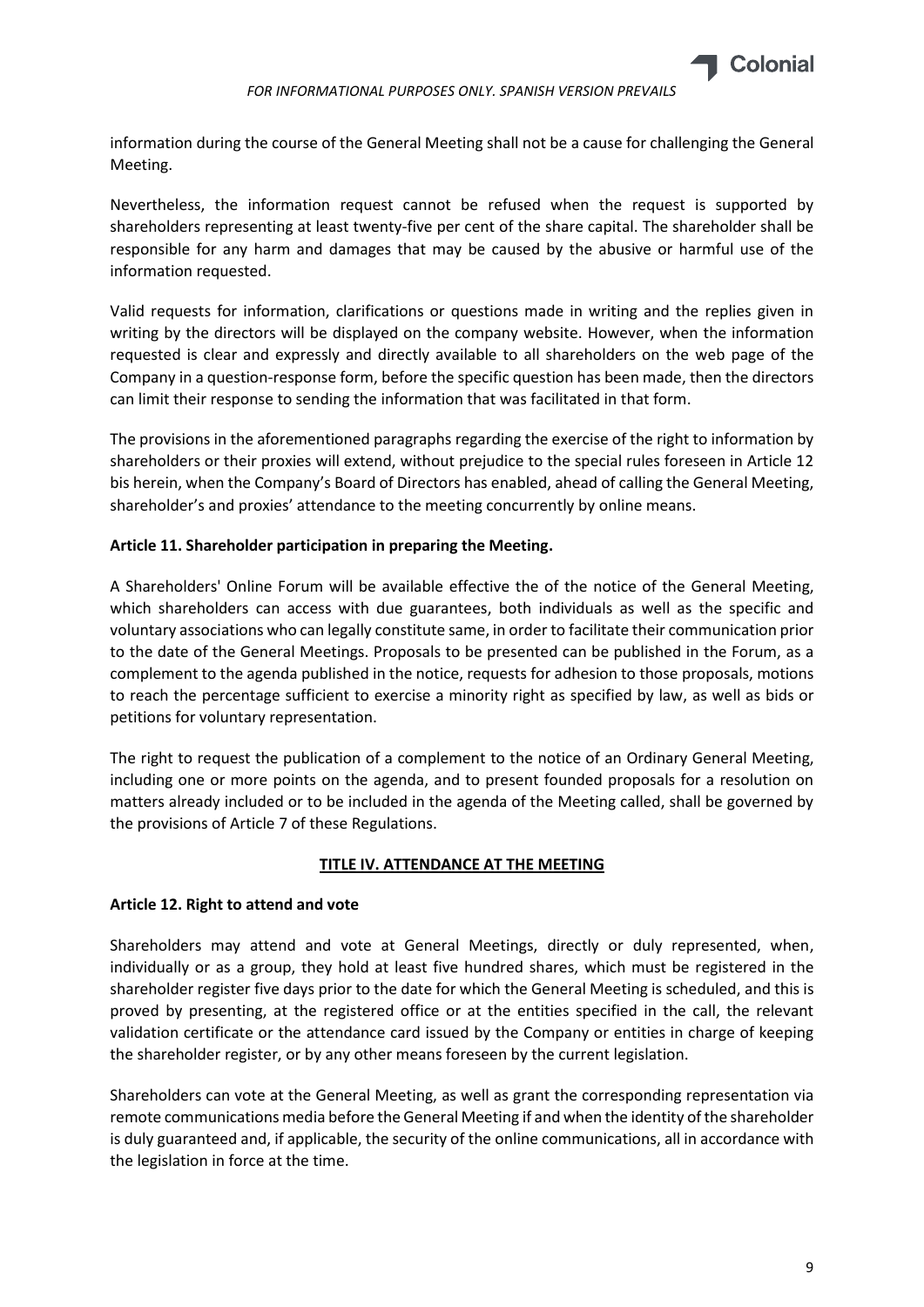

Furthermore, the shareholders and their proxies may attend and exercise their rights at the General Meeting remotely concurrently by online means under the circumstances and terms foreseen in Art. 12 bis herein.

Each share carries one vote.

To issue a vote by postal mail, the shareholder shall send the Company the attendance ticket, delegation and distance vote issued to him by the entity or entities responsible for registering the notes on account or for the Company, duly completed and signed, stating whether the vote is in favour or against, or that he abstains, or that the vote is blank.

Votes by online media shall be issued with a recognised electronic signature or another form of guarantee that the Board of Directors deems suitable to assure the authenticity and identity of the shareholder exercising that right to vote, with an unalterable digital copy of the attendance ticket, delegation and absentee vote.

Without prejudice to the above, the company can create a specific digital application on the company web page allowing absentee votes. In this case, no unalterable digital copy of the attendance ticket, delegation and absentee vote shall be required.

The vote cast by any of the means set forth above must be received by the Company at least twentyfour (24) hours prior to the date and time set for the General Meeting on the first call, except when special deadlines have been set, as the case may be, for online attendance and voting, without prejudice to the Chairman's power to admit votes received at a later date. Otherwise, the vote shall be considered as not issued.

Where the shareholder has cast an online vote, the Company will send an online confirmation of receipt thereof. Furthermore, within one month from the date of the General Meeting, the shareholder or his/her proxy and the ultimate beneficial owner may request confirmation that the votes corresponding to the number of shares held in the Company have been appropriately recorded and counted by the Company, except when this information has already been provided. The Company will provide this information within the period established in the applicable regulations.

The absentee vote issued and referred to in this article shall be void:

- i. If it is later expressly revoked by the same medium used for its issue and within the period of time established for same.
- ii. If the casting shareholder physically or virtually attends the meeting.

Shareholders who issue their votes from a remote location shall be considered present for the purposes of constituting the General Meeting.

The Company may provide the entities that participate in the Sociedad de Gestión de Sistemas de Registro, Compensación y Liquidación de Valores S.A. (lberclear) with a proposed format for the attendance cards for the General Meeting, to be issued by said entities to the relevant depositing shareholders, thereby ensuring that the cards are standard and include a bar code or another system to read them electronically to count the number of persons attending the meeting virtually, as well as the format that will be used to delegate the powers to represent a shareholder. The attendance ticket can include the identity of the representative if not expressly named by the shareholder represented.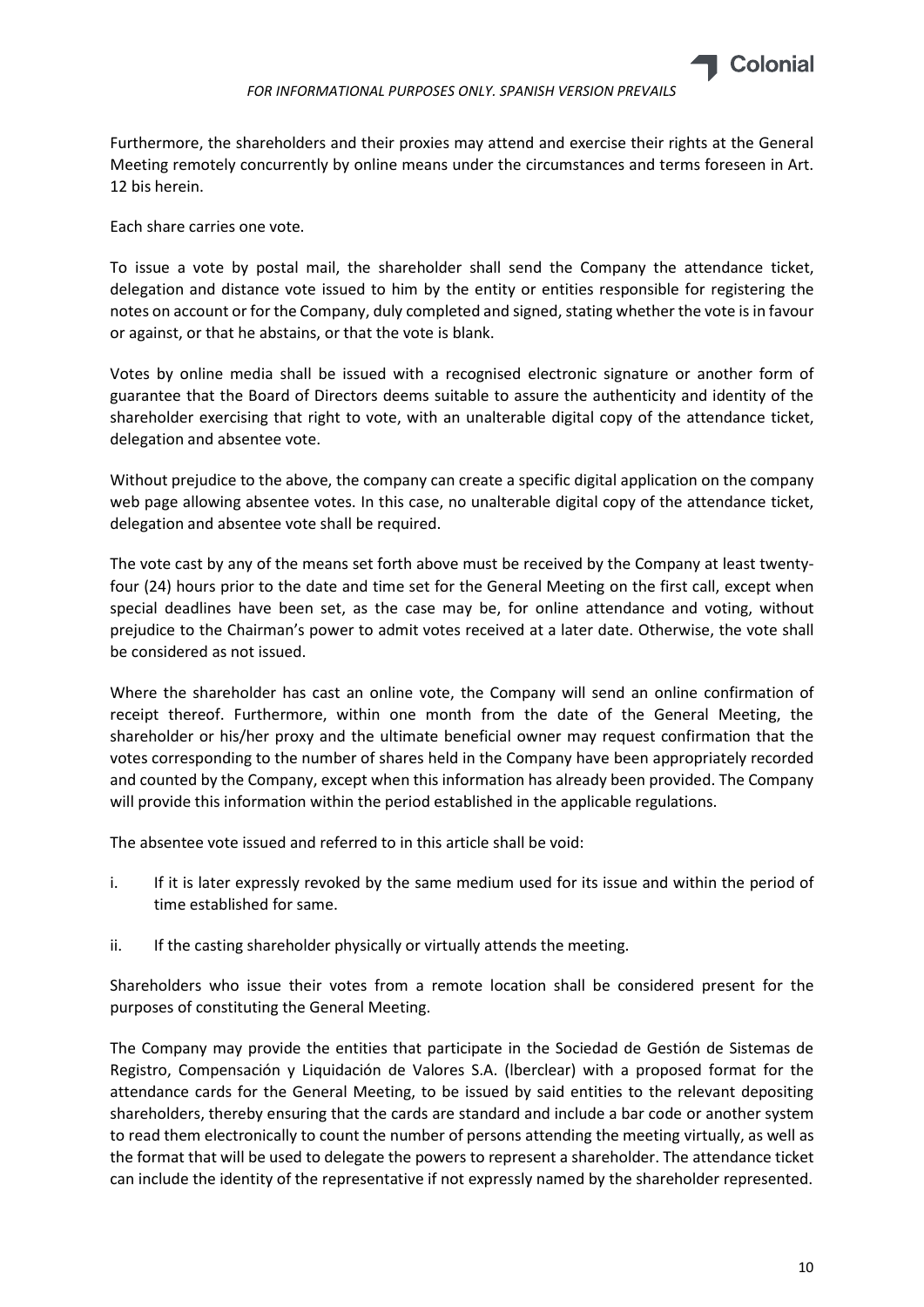

Before the session is called to order, those in attendance will have access to the proposed motions that will be submitted to the General Meeting and, if applicable, the answers provided to shareholders in response to their requests for information made in writing prior to the Meeting, when the Board of Directors deems it necessary or advisable for the shareholders attending the meeting to be informed.

Members of the Board of Directors shall attend the General Meetings even when their presence is not necessary for the valid constitution of the Meeting. Directors, technicians and other individuals who the Board of Directors believe may have an interest in the desired performance of company business and whose contribution may be useful for the Company, may attend the General Meeting. The Chairman of the General Meeting can authorise the attendance of any person that he deems appropriate, although the Meeting can revoke that authorisation.

## <span id="page-10-0"></span>**Article 12 bis. Online attendance**

All shareholders entitled to attend and vote at the General Meetings, pursuant to Article 12 herein, may exercise their rights at such meetings, in person or by proxy, by online means that will allow them to log concurrently into the Meeting provided that the Board of Directors has determined this for a specific General Meeting. In any event, the means used to log in should be appropriate to guarantee the identity of the members attending the meeting remotely, the appropriate exercise of their rights, interaction in real time and, in general, the appropriate course of the meeting.

Online attendance of shareholders or their proxies to the General Meeting, when duly specified in the notice of the General Meeting, will be subject to the following rules that may be expanded and completed by the Board of Directors:

- (i) Shareholders and proxies who wish to attend the Meeting by online means will give proof of their identity and status as shareholder or proxy before the start of the General Meeting, in the manner and time set in the notice of the Meeting, all this to guarantee the identity of the persons attending the meeting.
- (ii) The notice of the meeting will detail how long in advance must a shareholder or proxy attending the General Meeting virtually and concurrently log into the meeting so as to be considered as attending the meeting in order to allow the appropriate management of the online attendance systems. If the shareholder or proxy should log into the meeting later than the time set, they will be considered absent from the meeting.
- (iii) Contributions and motions or requests for information or clarifications intended by persons attending virtually and concurrently should be sent to the Company in the manner, terms and conditions set forth in the notice of the General Meeting. In particular, pursuant to the Spanish Limited Liability Companies Law, in the notice of the Meeting, the Board of Directors may determine that contributions and motions, in compliance with the laws, intended by persons attending virtually and concurrently will be sent to the Company at the start of the General Meeting.

The requests for information or clarifications made by the persons attending virtually and concurrently will be answered orally during the General Meeting or in writing within seven days from the Meeting unless those requests may be rejected by virtue of the laws, Company Bylaws and these Regulations.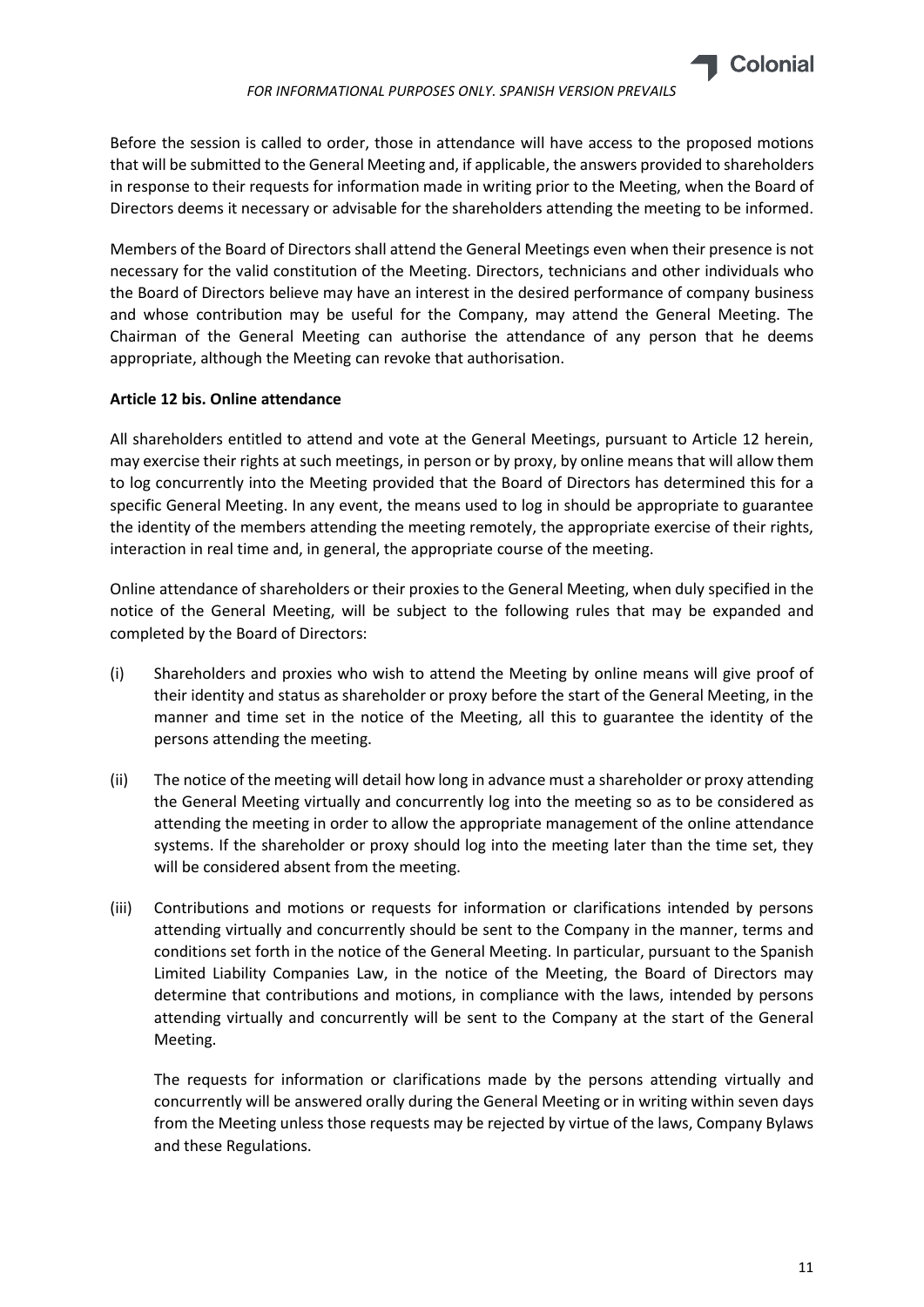

(iv) Casting votes on the motions related to items on the agenda may be carried out from the moment the shareholder or, where applicable, the proxy logs in and until the Chairman or, as the case may be, the Secretary of the General Meeting, announces the end of the voting period for the motions relating to the items on the agenda. As for the motions on those matters that, by legal mandate, do not need to appear on the agenda, the persons attending by online means may cast their votes from the moment these proposals are read out for voting and until the Chairman or, as the case may be, the Secretary of the General Meeting, announces the end of the voting period for such motions.

The Board of Directors may expand and complete the appropriate means and procedures governing the online and concurrent attendance to the General Meeting, adjusting, where appropriate, to the legal rules set forth for this system, the Company Bylaws and these Regulations. Such means and procedures will be published on the Company's website.

Furthermore, the Board of Directors may decide to hold the meeting solely virtually and, therefore, without the in-person attendance of shareholders or their proxies. All virtual-Only General Meetings will be called, held and conducted in accordance with the legal and statutory guarantees and requirements. In particular, the call of the meeting will provide shareholders with information on the procedures required for registration, drawing up the list of attendees, exercising their rights, and the proper recording in the minutes of the meeting proceedings. Under no circumstances may attendance be made conditional upon registration being completed more than one hour before the scheduled start of the meeting. Exclusively online General Meetings will be considered to be held at the Company's registered office, regardless of the location of the Chairman of the General Meeting.

For all matters that have not been expressly foreseen in this Article, the shareholders' exercise of their rights online and concurrently will be subject to the general rules set forth in these Regulations to exercise their rights, without prejudice to any adjustments, if any, that the Board of Directors may determine.

The Company will not be liable for any damages that may be caused to the shareholder or proxy derived from breakdowns, power surges or failures, connection failures or any other similar event beyond the Company's control, which result in the temporary unavailability of its website, without prejudice to the adoption of the measures required in each situation, including the possible temporary suspension or extension of the General Meeting, if necessary to guarantee the shareholders or their proxies the full exercise of their rights.

## <span id="page-11-0"></span>**Article 13. Proxy**

All shareholders with a right to attend can be represented in the Meeting by any person. This representation shall be granted in writing, specifically for each Meeting, under the terms and with the scope established in the Spanish Limited Liability Companies Law (LSC).

In the event that the shareholder represented has issued instructions, the representative shall issue the vote in accordance with those instructions and is required to preserve said instructions for one year after the date of the corresponding Meeting.

A proxy may represent more than one shareholder, without any restrictions on the number of shareholders he/she can represent. A proxy who represents several shareholders may cast both affirmative and negative votes in accordance with the instructions given by each shareholder.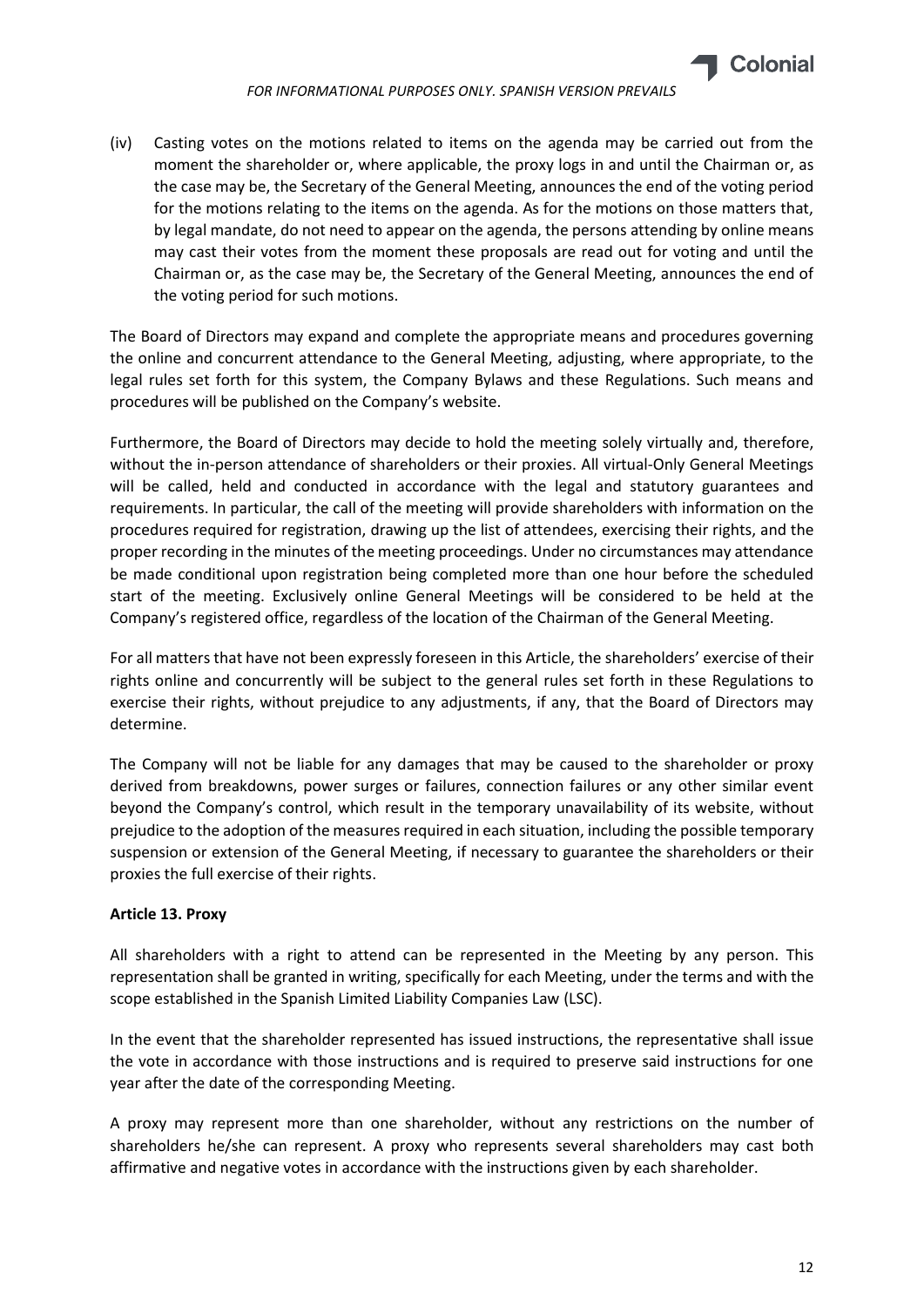

The delegation can also include those points which, although not set forth in the agenda in the notice, may be dealt with in the Meeting as allowed by Law.

In any event, the number of shares represented shall be calculated in order to validly call the Meeting to order. Representation may be revoked at any time. Attendance by the person represented at the Meeting shall be considered a revocation.

Representation can also be granted by remote communications media, if and when the identity of the shareholder is duly guaranteed and, if applicable, the security of the online communications, all in accordance with legislation in effect at any time.

A representative can be appointed by regular postal mail by sending the Company a document setting forth the representation granted, together with the attendance ticket issued by the Company or organisations responsible for keeping a registry of notes on record. However, the attendance ticket may be sufficient when it provides that it can be used for purposes of delegation through regular mail.

A representative can likewise be appointed by online and other remote communications media that duly guarantee the identity of the person represented and the representative and that the online communications are secure, as determined by the Board of Directors at the time that it calls each Meeting, and publishing same in the Notice of Meeting and on the company web page.

Proxies appointed by online means shall be subject, to the degree possible, to the provisions of Article 12 of these Regulations regarding remote/distance voting.

Representation granted by any of the remote communications media described above shall be received by the Company at least twenty-four (24) hours in advance of the date and time set for the General Meeting in the first call, without prejudice to the authority of the Chairman to admit votes received later. Otherwise, it will be understood as not granted.

The Chairman and the Secretary of the General Meeting shall have broad powers to admit the validity of the document or means to accredit the representation, considering only any that does not comply with the minimum essential requirements as not valid, only when these cannot be cured.

## <span id="page-12-0"></span>**Article 14. Conflict of interest by the representative and public request to represent**

Before his appointment, the representative shall inform the shareholder, in writing, of any possible conflict of interest. A conflict of interest may exist when the representative is involved in any of the situations set forth in the Capital Company Act related to this matter. However, if there are precise instructions related to the vote, there shall be no conflict of interest.

In the event that the Company directors, securities depositories or those responsible for recording notes on account should request a representative for himself or for another, and in general whenever the request is made publicly, then the rules contained in the Capital Companies Act and in the Securities Market Act shall apply, as well as the provisions of these Regulations. More specifically, the document that specifies the representation shall contain or have the agenda attached, as well as the request for instructions regarding exercising the vote and indicating the form in which the representative will vote, if precise instructions are not given. The delegation can also include points that, even though not included in the agenda in the note, may also be dealt with by the Meeting if allowed by law, and may also provide for the substitution of the Director represented by another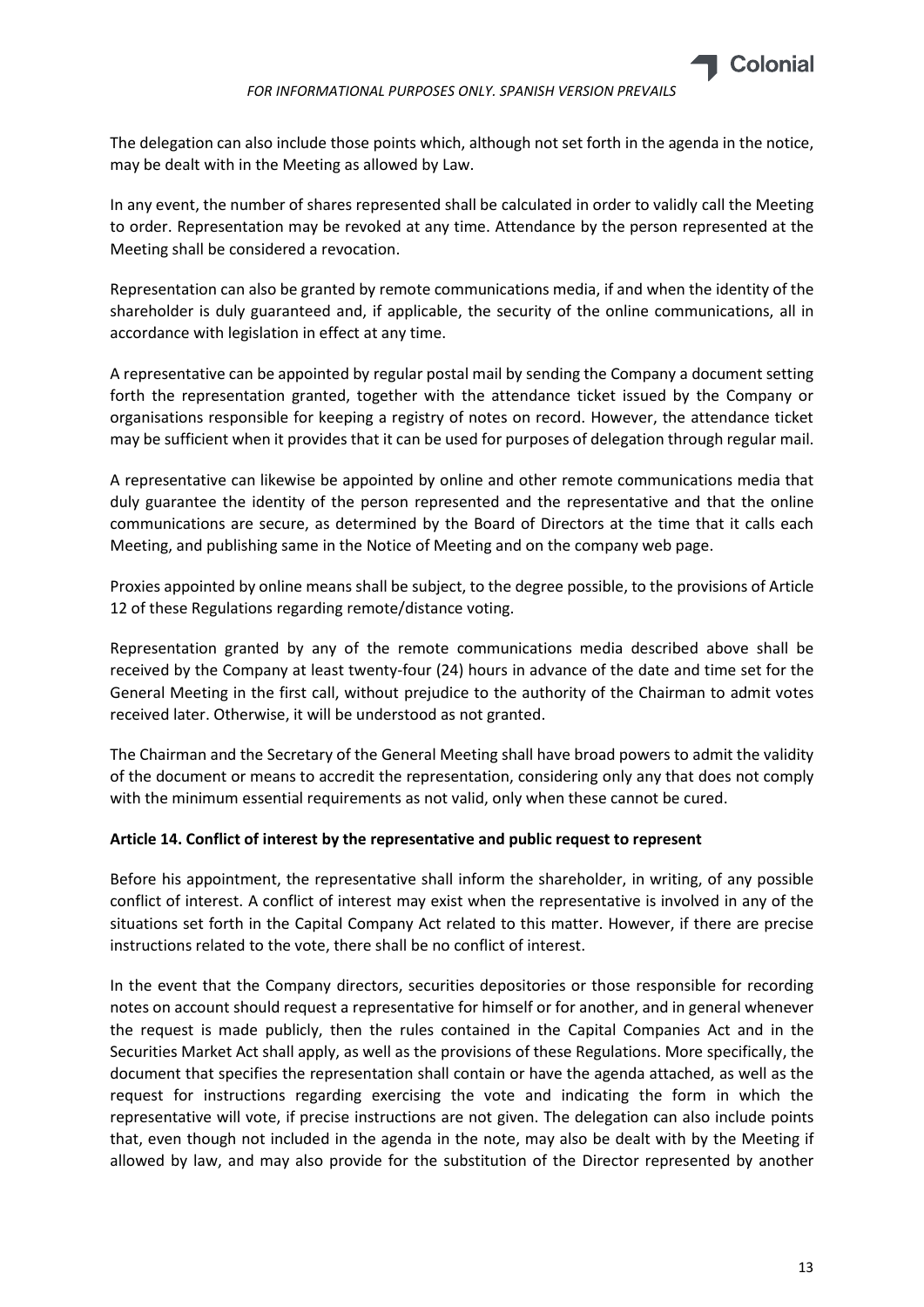

Director, by the Secretary of the Board or another shareholder attending the Meeting if and when he has a conflict of interest that prevents him from issuing the vote delegated to him.

As an exception, the representative can vote in a different manner when there are circumstances that were not known at the time the instructions were sent, and there is a risk of harming the interests of his client. If the vote issued is other than the form instructed, then the representative shall immediately inform his/her client of such information, in writing, explaining the reasons for the vote.

When there has been a public request to represent, the administrator acting as representative shall be restricted to exercising the right to vote as established in the Capital Companies Act for possible conflicts of interest.

The public request for representation shall be understood to have been made when a single person is acting as representative for more than three shareholders.

Unless the person represented indicates otherwise, any proxy who has a conflict of interest shall be considered to have also appointed the Chairman and Secretary of the General Meeting as joint and successive proxies.

## **TITLE V. ORGANISATION AND CONSTITUTION OF THE MEETING**

#### <span id="page-13-1"></span><span id="page-13-0"></span>**Article 15. Organisation, place and time of the meeting**

The General Meeting shall be held in the place and on the date specified in the notice and in the place in Spain that is resolved by the administrative body for each meeting. In the event that the place of the meeting is not specified in the notice, then it shall be held in the company domicile.

To guarantee the security of those attending and the good order of the General Meeting, the Board of Directors shall establish oversight and protection measures, including the access controls that are appropriate.

The Board of Directors can agree to transmit the General Meeting via the company web page.

It can likewise provide media that allow a simultaneous interpretation of the interventions in the Meeting, when it considers this appropriate for any reason.

The Chairman can order the General Meeting to be recorded in audiovisual support.

Meetings of the General Meeting can be held in more than one room when the Board considers that the number of attendees constitutes due cause for same. In this case, intercommunicating audiovisual media shall be installed to assure that the meeting proceeds simultaneously and in union.

The General Meeting can agree to postpone the meeting for one or two consecutive days, at the proposal of the Board of Directors or a number of shareholders representing at least a quarter of company capital and in attendance at the meeting. Regardless of the number of sessions, the Meeting shall be considered as a whole, and minutes prepared for each of the session. It shall therefore not be necessary to repeat compliance with the requirements set forth in the Law and in the Company Bylaws to validly call to order the successive sessions.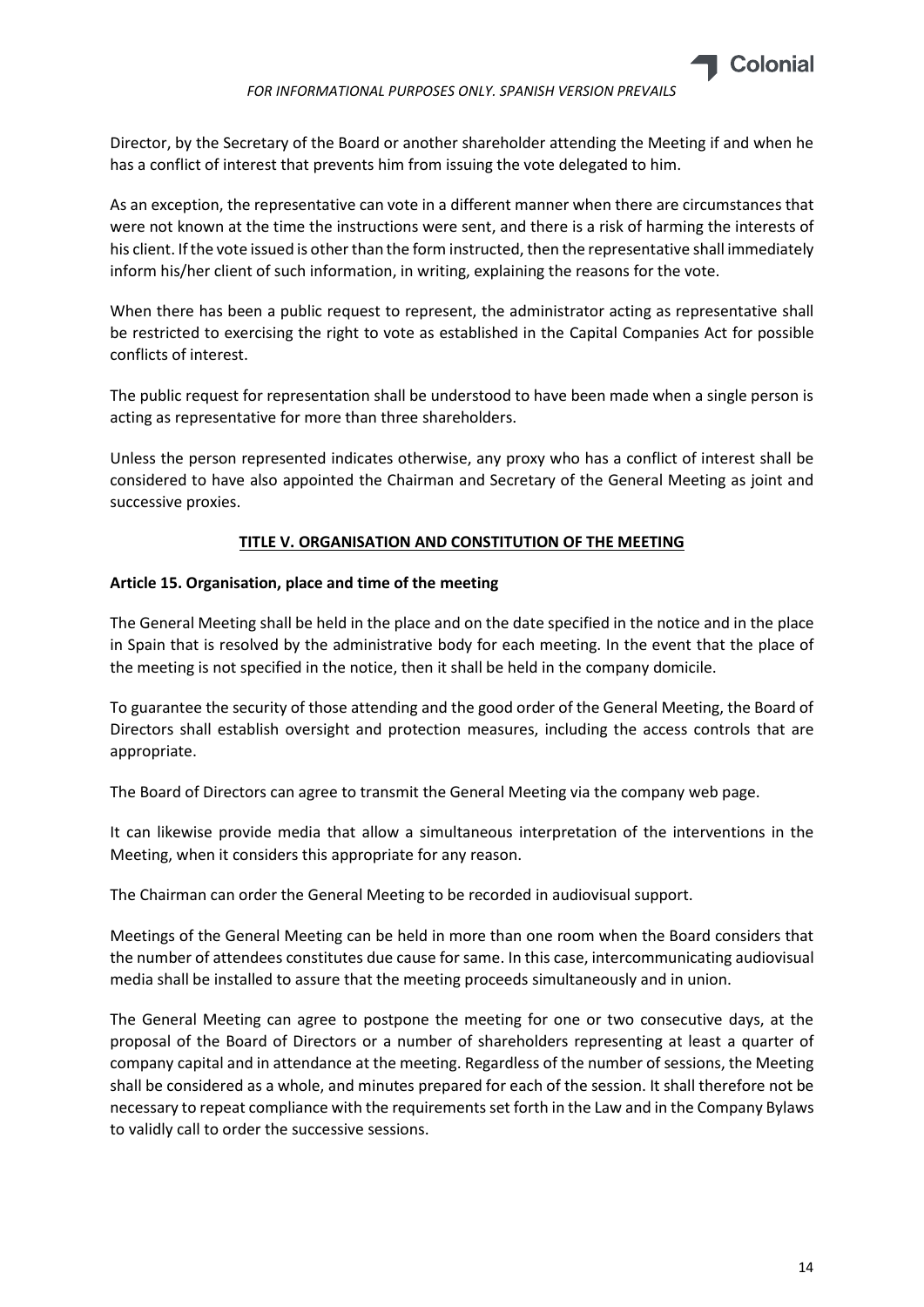

If any shareholder included in the attendance list does not attend the successive sessions, then the majorities necessary to adopt the resolutions shall continue to be determined in the sessions from the information resulting from said list.

On an exceptional basis and in the event that any disturbances should cause a substantial break in the good order of the meeting or should any other extraordinary circumstance temporarily prevent its normal development, then the Chairman of the Meeting can order the suspension of the session during the time sufficient to re-establish the conditions necessary for the meeting to continue. In this case, the Chairman can adopt the measures that he deems appropriate to guarantee the security of those present and to prevent a repeat of the circumstance that could once again alter the order in the meeting.

## <span id="page-14-0"></span>**Article 16. Constitution of the Meeting**

The General Meeting shall be legally called to order on the first notice with the presence, either personal or through proxies, of shareholders holding a minimum of twenty-five per cent of capital that has been subscribed and paid in. The Meeting shall be legally called to order on the second notice with the amount of capital present.

Notwithstanding the above provisions, for the Meeting to validly resolve to increase or decrease capital and any other amendment of the Company Bylaws, issue bonds convertible into shares or bonds that grant bondholders a share in company profits, to limit or eliminate the right to first refusal on new shares, as well as to transform, merge, spin off or a global assignment of assets and liabilities, to change company domicile to a foreign country or any other determined by law, the meeting must have a quorum on the first notice of shareholders, present either personally or through a representative, with a minimum of fifty per cent of paid in capital with a right to vote. A quorum of twenty-five per cent of that capital is sufficient on the second notice of meeting.

The provisions of this article shall be understood as without prejudice to the reinforce quorum required for constitution or voting that may be established by the Law or these Bylaws.

Shareholders who issue their votes from a remote location as provided in the corresponding notice of meeting, shall be considered present for the purposes of constituting the General Meeting.

The absence of shareholders that occur after the General Meeting has been called to order shall not affect the validity of the meeting.

The attendance of members of the Board of Directors shall not be required to validly call the Meeting to order.

#### <span id="page-14-1"></span>**Article 17. Chairman, Secretary and the presiding board of the General Meeting**

The Chairman of the Board of Directors shall act as Chairman of the Meeting, or in his absence the Vice-Chair who is the oldest among those named, and the Secretary or Vice Secretary of the Board of Directors indistinctly shall act as Secretary. In the absence of the above named individuals the individuals appointed in each case by the shareholders attending the meeting shall act as Chairman and Secretary of the General Meeting.

The remaining members of the Board who attend the General Meeting shall form the presiding board of the Meeting, together with the Chairman and Secretary.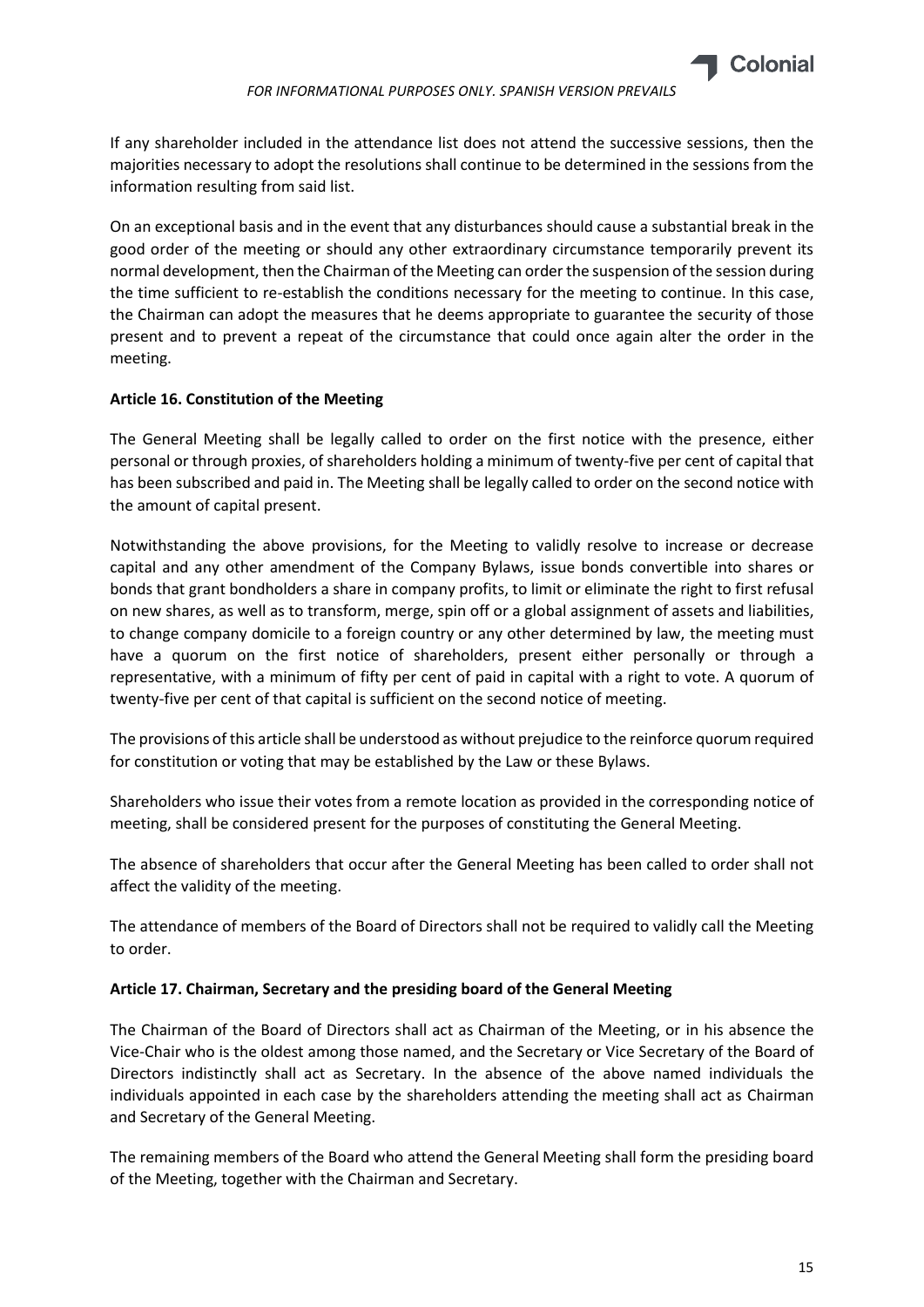

The Chairman of the Board shall lead the meeting, resolve any questions that may arise on the attendance list and on the content of the agenda, give the floor to shareholders who request to speak; and when he deems it appropriate, he shall indicate when a vote will be made on the resolutions and proclaim the result of the votes; and in general he will exercise all of the powers necessary for the meeting to be carried out, including interpreting the provisions of these Bylaws.

## <span id="page-15-0"></span>**Article 18. Formation of the attendance list**

Before beginning with the items on the agenda, a list of those attending the meeting will be prepared, specifying the name or representative of each person attending and the number of shares either owned or represented by the attendee.

The person to attend the meeting can accredit his right to attend with the corresponding entrance ticket or certificate of legitimation, validly issued, exhibiting the documents that accredit his identity and, as applicable, his ownership or representation of the shares required, at least five days in advance of the scheduled Meeting date.

Shareholders who wish to vote via remote communications media, if this possibility has been included in the notice of the Meeting, shall accredit their identity and that they are a shareholder in the form determined by the Board of Directors in the notice of meeting.

Shareholders or their proxies, as the case may be, who enter the site of the General Meeting after the General Meeting has begun to deliberate the agenda shall not be included in the attendance list.

Nevertheless, the Chairman can extend closing the attendance list for a few minutes, in order to take care of crowds of shareholders who appear at the last minute. In this case, a provisional close can be made in order to accredit that a quorum exists to validly call the Meeting to order. In any event, the final closing of the list and consequent determination of the existence of a quorum shall be completed before beginning to discuss the items on the agenda.

The number of shareholders present either personally or through a representative shall be determined at the end of the attendance list, as well as the amount of capital owned by them and specifying how much corresponds to shareholders with voting rights.

The attendance list shall be included at the beginning of the Minutes or attached as an appendix signed by the Secretary and approved by the Chairman. If the minutes are notarised the attendance list shall be attached to said minutes.

<span id="page-15-1"></span>The attendance list may also be prepared in the format of a computer file or included in digital support.

## **TITLE VI. CELEBRATION AND PROCESS OF THE MEETING**

## <span id="page-15-2"></span>**Article 19. Beginning of the meeting**

The Chairman or the Secretary, if delegated by the Chairman shall read the notice and acknowledge it as copied if no shareholder objects. He shall report on attendance at the Meeting, specifying the number of shareholders with voting rights who are present either personally or through a representative, as well as the number of shares corresponding to each of them and the percentage of capital represented.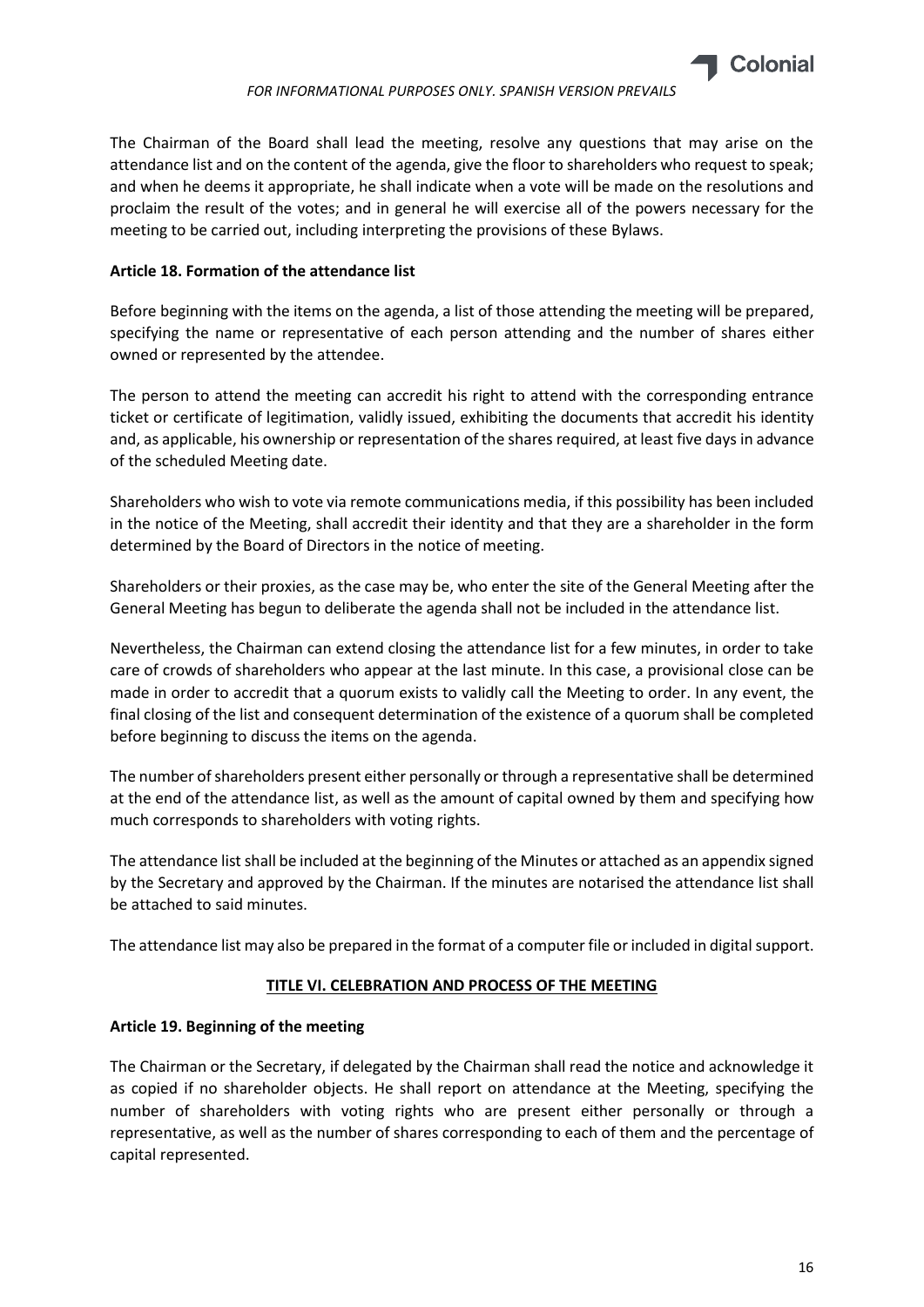

The Chairman shall then declare if the requirements to validly call the Meeting to order have been met. In the event of the provisional close of the attendance list as described in the foregoing article, the information referred to in that provisional close can initially be read, and the Chairman can declare the Meeting validly called to order and determine the points on the agenda that may be dealt with based on that information. Upon closing the final attendance list and before opening discussion and voting on the points in the agenda, the information from the final list shall be read, and the Chairman shall ratify the declaration calling the meeting to order and determining the points in the agenda that can be dealt with. The information to be considered for all purposes shall be those in the permanent list.

After the Chairman has called the Meeting to order, he shall give the floor to the Notary Public, if present, to ask those attending if they have any reservations or objections regarding the information given and the valid constitution of the Meeting. Whoever wishes to give a reserve shall do so, after giving his name and the number of shares owned or represented by him to the Notary Public, if present, so that it can be included in the minutes of the meeting.

## <span id="page-16-0"></span>**Article 20. Development of the Meeting. Shareholder interventions in the Meeting**

After the Meeting has been called to order, the Chairman shall invite the shareholders who wish to speak in the General Meeting to request information or to make any other statement related to the points on the agenda, so that this can be stated before the Notary Public or before the Board of Directors, as applicable, and as previously indicated through their entrance ticket or corresponding certificate with their name and the number of shares owned or represented by them, as applicable.The Directors may stipulate in the call of the Meeting that any interventions and proposed resolutions which, pursuant to the law, those who intend to attend by telematic means, in the event that this possibility has been contemplated in the call of the Meeting, must be sent to the Company before the Meeting is called to order, notwithstanding the provisions of the law and Article 12 bis herein, regarding exclusively telematic Meetings. That notice shall describe the periods, forms and manners for exercising the shareholders' rights provided by the directors to allow the orderly development of the Meeting.

Once the directing board of the Meting has the list of shareholders who wish to intervene in the Meeting and after this has been declared by the Chairman of the Meeting or the people named for this purpose in the corresponding reports. In any event, before voting on the matters included in the agenda, the Chairman shall open the floor for comment by the shareholders. Shareholders shall intervene in the order in which they are called by the Board.

If the shareholder intervening wishes to have his intervention set down in writing in the minutes of the Meeting he/she shall deliver a copy of such intervention to the Notary Public or to the directing board, at that time, so that it can be compared with his intervention at that time.

The Chairman, in the exercise of his powers, can regulate the course of the interventions. More specifically, and without prejudice to other activities, the Chairman:

- (i) May extend the time initially assigned to each shareholder, as deemed appropriate;
- (ii) May request speakers to clarify any issuesthat were not understood or notsufficiently explained during their intervention;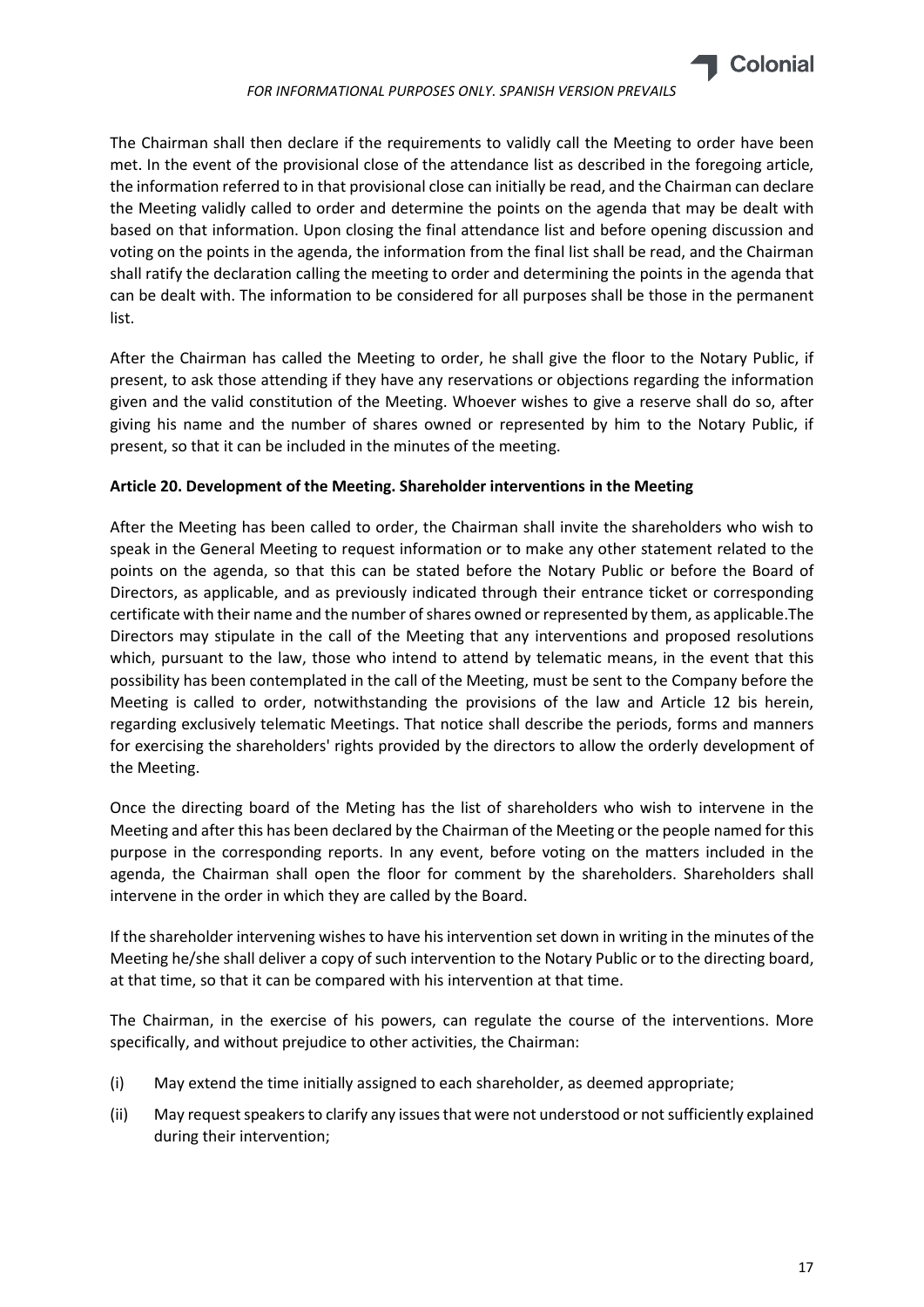

- (iii) May call the participating shareholders to order so that their intervention is limited to the subject of the Meeting and refrain from making inappropriate statements or from using their right in an abusive or obstructionist manner;
- (iv) May inform speakers that their speaking time is about to expire so that they can adjust their speech, and when such time has expired, or if they persist with the conduct described in subparagraph (iii), the Chairman may withdraw their right to speak; and
- (v) If the Chairman considers that the intervention is likely to disturb the order and normal conduct of the meeting, he may ask them to leave the premises and, where appropriate, take the necessary measures to ensure compliance with this measure.

The Chairman, pursuant to Law, shall provide the information or clarifications requested; he can, however, entrust this mission to any of the Directors present, to a member of the direction board of the meeting, or to any manager, employee, expert or adviser of the Company, as he considers appropriate due to the matter involved.

The Chairman can respond individually to the interventions of the shareholders at the conclusion of their intervention or jointly at the conclusion of all interventions. In the latter case and he can provide the information or clarifications requested either individually or grouped by subjects according to the information clarifications requested, always in accordance with the provisions of Article 10 of these Regulations.

## <span id="page-17-0"></span>**Article 21. Information during the Meeting**

During the course of the Meeting the shareholders will be able to verbally request the information or clarifications that they deem appropriate regarding the matters included in the agenda, as well as the clarifications that they deem necessary regarding information available to the public that may have been facilitated by the Company to the National Securities Market Commission since the date of the last General Meeting, and regarding the auditor's report. The information or clarifications requested shall be facilitated by the Chairman, although he may, when he considers it appropriate due to the nature of the information, entrust that function to another member of the directing board or to the expert considered appropriate.

In the event that it is impossible to satisfy the shareholder's right to information at that time, then the directors shall provide that information in writing within the seven days following the termination of the Meeting.

The information requested can be denied only in accordance with the provisions of Article 10 of these Regulations. Without prejudice to that, when the information requested is clear and expressly and directly available to all shareholders on the web page of the Company a question-response form, the directors can limit their response to sending the information that was facilitated in that form.

## <span id="page-17-1"></span>**Article 22. Adoption of resolutions**

At the conclusion of the interventions by shareholders, the proposed resolutions on matters included in the agenda or on matters that by law are not required to be included in the agenda shall be submitted for vote.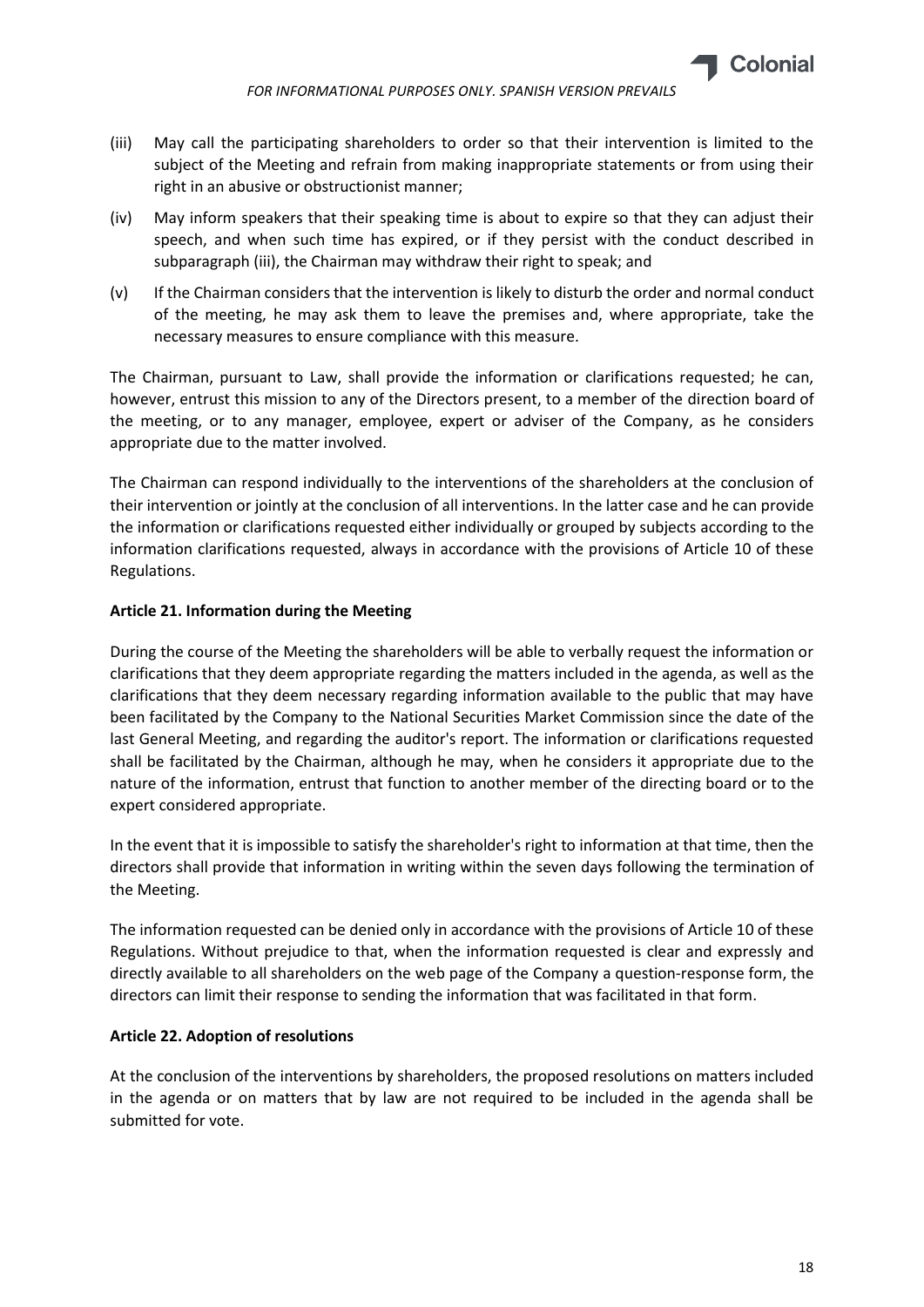

Company resolutions shall be adopted by the Meeting by a simple majority of the shareholders present either personally or through a representative; a resolution shall be understood as adopted when it obtains more votes in favour than against the capital present or represented.

Resolutions to increase or decrease capital and any other amendment of the Company Bylaws, to issue bonds convertible into shares or bonds that grant bondholders a share in company profits, to limit or eliminate the right to first refusal on new shares, as well as to transform, merge, spin off or make a global assignment of assets and liabilities, to change company domicile to a foreign country or any other determined by law, if capital present or represented at the meeting exceeds fifty per cent, shall require the approving vote of an absolute majority. However, a favourable vote of two-thirds of capital present or represented at the Meeting shall be required when the meeting is called to order on the second notice with the attendance of shareholders representing twenty-five per cent or more but does not reach fifty per cent of subscribed capital with the right to vote.

Each share carries one vote.Matters that are substantially independent shall be voted on separately so that shareholders can separately exercise their preferred votes. In any case, although they may be included in the same item of the agenda, separate votes shall be cast for: (i) the appointment, ratification, reelection, or removal of each Director; (ii) when amending the Bylaws, each Article or group of Articles that are autonomous; and (iii) matters for which provision is made in law or in the Bylaws.

Intermediary entities that appear to be entitled as shareholders by virtue of the accounting records, but act on behalf of several ultimate beneficial owners, may split the vote and exercise it in different senses in compliance with different voting instructions, if they have received them.These intermediary entities can also delegate the vote to each of the ultimate beneficial owners or third parties appointed by them, with no limitation on the number of delegations granted.

Proposed resolutions that are formulated by the Board of Directors with respect to each point of the agenda shall be submitted to vote, followed by votes on other proposals formulated, if any, formulated by order of temporary priority. In any event, upon approval of the proposed resolution, all others related to the same matter that are incompatible with the resolution adopted shall automatically be abandoned, and therefore not be submitted to a vote.

It will not be necessary for the Secretary to first announce or read the texts of proposed resolutions whose texts have been made available to shareholders prior to the session, except when any shareholder requests this for some or all of the proposals, or when the Chairman considers it appropriate. In any event, he shall indicate the point on the agenda that refers to the resolution proposed for vote.

The Secretary can likewise explain or read a summary of the proposed resolutions whose texts were made available to shareholders prior to the session.

As a general rule to favour the Meeting process and based on the assumption that all shareholders who leave the meeting prior to the vote without leaving a note of their withdrawal and the agenda in discussion at the time that they leave, vote in favour of the proposals made or assumed by the Board with respect to the points included in the agenda, then the procedure for voting and determining the vote is as follows: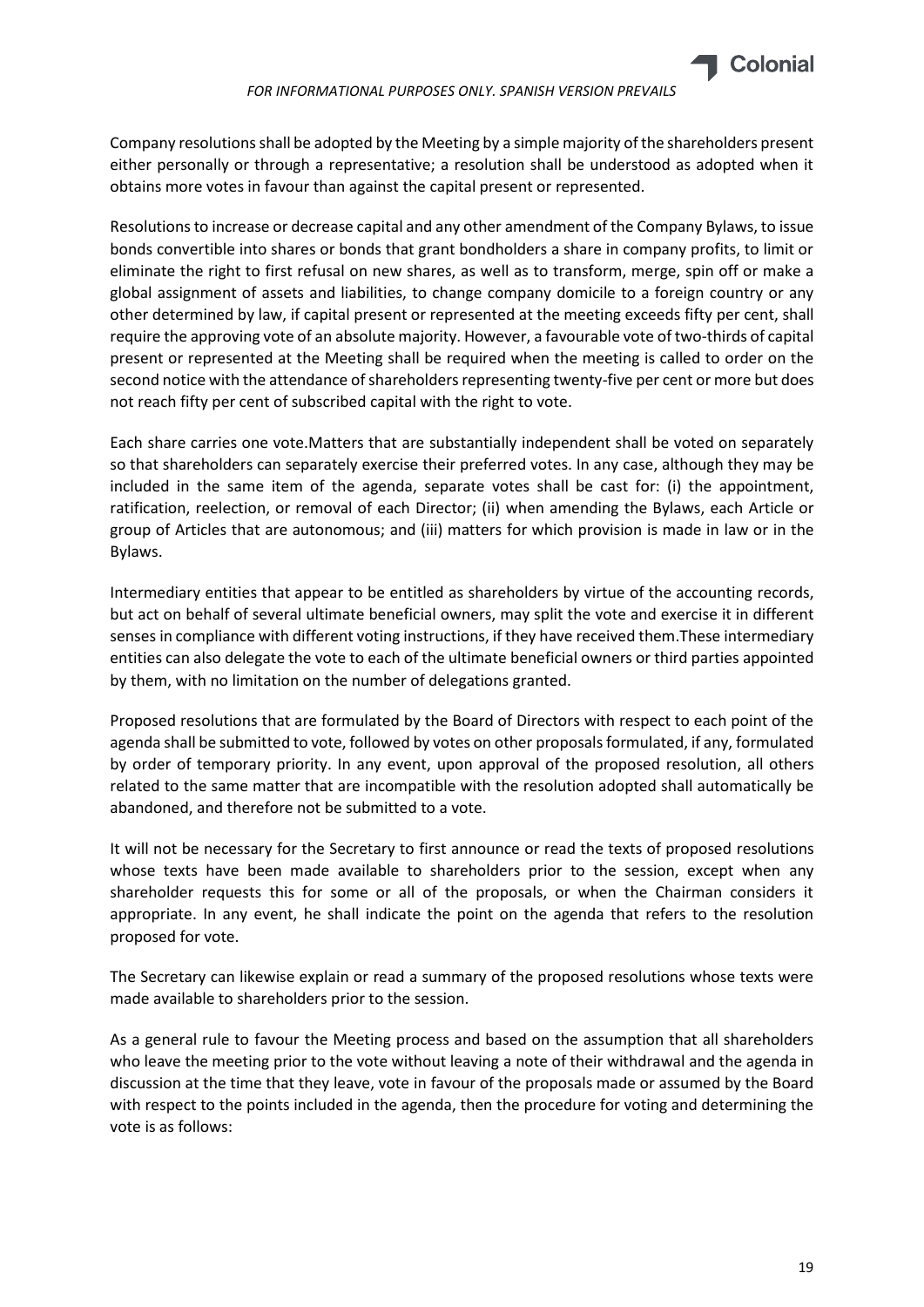

a) When resolutions are regarding matters included in the agenda, votes corresponding to all shares attending the meeting either personally or by proxy, according to the attendance list, shall be considered or assumed by the Board of Directors as in favour, minus: 1) Votes corresponding to shares whose holders or proxies have informed the Secretary (or staff appointed by the secretary for this purpose) that they will withdraw from the meeting prior to the vote at hand; 2) votes against; 3) abstentions; 4) blank votes, if any.

For purposes of the vote, the Chairman or the person appointed by him shall ask for votes against the proposal made followed by abstentions so that it is unnecessary to state the votes in favour.

Blank votes shall be taken into account only when the shareholders expressly requests even if the Chairman or the person appointed by him does not formulate any questions in this regard.

b) When resolutions are regarding matters not included in the agenda, votes corresponding to all shares attending the meeting either personally or by proxy, according to the attendance list, shall be considered or assumed by the Board of Directors as in favour of the proposal, minus: 1) Votes corresponding to shares whose holders or proxies have informed the Secretary (or staff appointed by the secretary this said purpose) that they will withdraw from the meeting prior to the vote at hand; 2) votes in favour; 3) abstentions; 4) blank votes, if any.

Notwithstanding the above, when any legitimate shareholder has exercised the right to complete the agenda or to present new proposed resolutions prior to the date of the General Meeting, then the Company shall submit these points or alternative proposals to vote, following the same rules for voting as those formulated by the Board of Directors, especially including the assumptions or deduction from the votes.

For purposes of the vote, the Chairman or the person appointed by him shall ask for votes in favour of the proposal made followed by abstentions so that it is unnecessary to state the votes against.

Blank votes shall be taken into account only when the shareholder expressly requests, and the Chairman or the person appointed by him shall not make any question in this regard.

Shareholders who wish to withdraw from the meeting shall inform the Secretary (or staff appointed by the secretary for this purpose) in writing, signed by the shareholder or his/her proxy, indicating the number of shares held and/or represented and the item on the agenda prior to the vote on which he/she will be withdrawing from the meeting. The card, if any, that was delivered to the shareholder or representative, as applicable, at the time that he registers in the attendance list, in anticipation of a written vote, can be used for the above purposes.

Notwithstanding this, another system of voting can be established, if the Chairman considers this more appropriate, in order to evidence that the favourable votes necessary were obtained for approval of the resolution, with proof left in the minutes of the results of the vote; this could be by written vote using the ticket supplied in the Meeting, with the tables and systems available for registering attendance used for this purpose or the technical media available according to the state of the art to allow a vote with the characteristics of those of a General Meeting. In any event, regardless of the voting system used, shareholders can evidence their opposition to the resolution in the minutes of the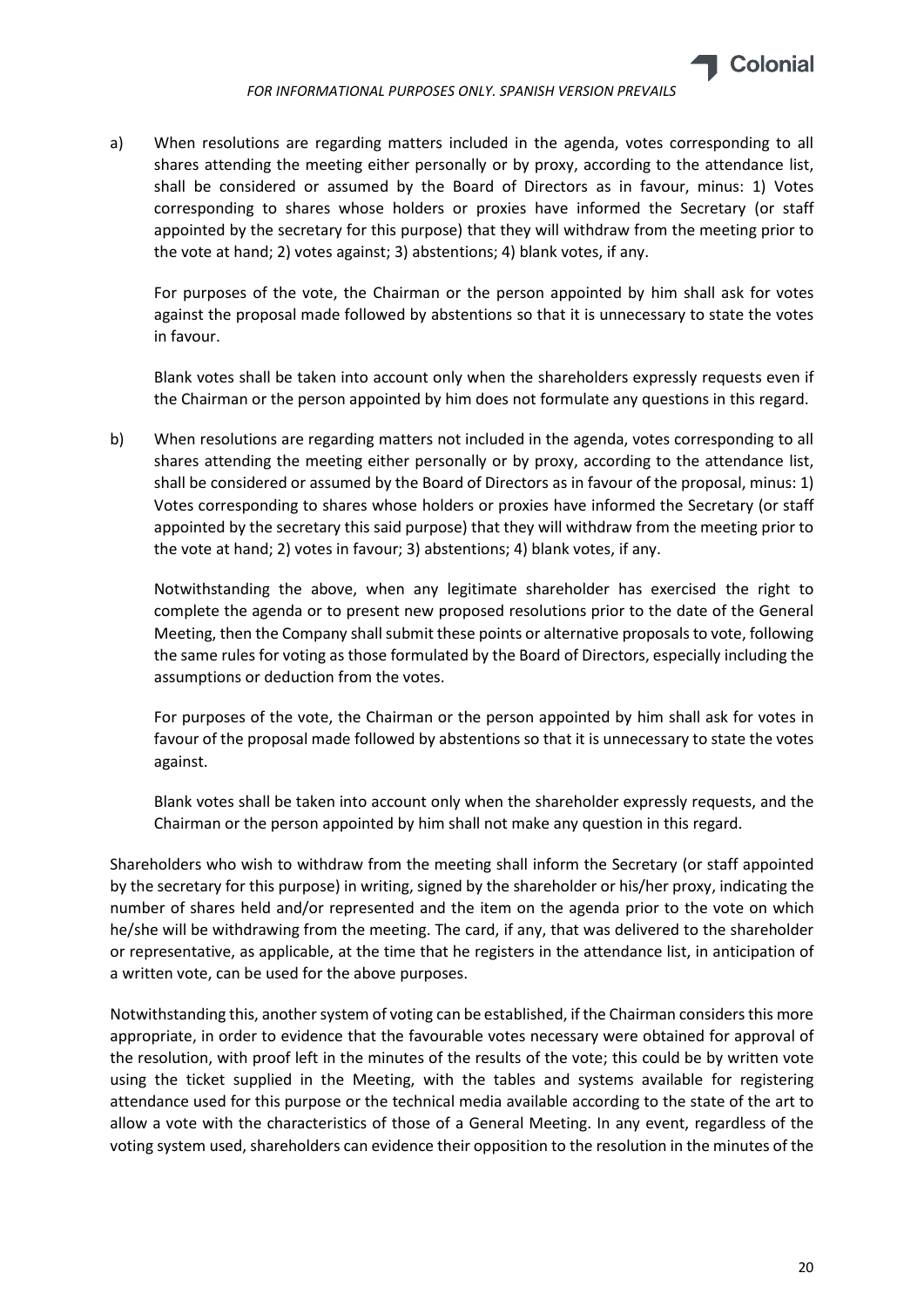

meeting; consequently, if the vote was not verbal, then they shall expressly state this before the Secretary and the Notary Public, if attending for preparing the minutes of the Meeting.

If two shareholders were not previously appointed by the Board as observers, then the Chairman and the Secretary shall be responsible for any recount.The following will be determined for each resolution; the number of shares issued as valid votes, the proportion of company capital represented by said votes, the total number of valid votes, the number of votes in favour and against each resolution and the number of abstentions, if any.

# **TITLE VII. CONCLUSION OF THE MEETING AND MINUTES OF THE MEETING**

## <span id="page-20-1"></span><span id="page-20-0"></span>**Article 23. Conclusion of the meeting**

After all the matters included in the agenda have been debated and all pertinent votes completed, the Chairman shall close the meeting.

# <span id="page-20-2"></span>**Article 24. Minutes of the Meeting**

Minutes to the General Meetings shall be drafted by the Secretary, containing all the agreements approved and the requirements and circumstances that must be met pursuant to current regulations.

The Minutes of the Meeting shall be approved by the Board at the end of the meeting or, in their absence, within fifteen days by the Chairman two intervening shareholders, one of whom represent the majority and the other the minority.

Minutes approved by either of these two means shall have executive status as of the date of its approval.

Certified copies of the minutes shall be issued, and the resolutions shall be notarised as public documents by the individuals authorised to do so, according to these Bylaws and the Regulations of the Commercial Registry.

## <span id="page-20-3"></span>**Article 25. Notarised Minutes of the Meeting**

The Directors can request the presence of the Notary Public to prepare the minutes of the Meeting. They shall be required to do so if shareholders representing at least one per cent of company capital so request, five days in advance of the scheduled Meeting date. In this case, resolutions shall be effective only if they are set forth in the notarised minutes.

The notary certificate, which shall serve as minutes to the Meeting, shall not require approval or signature from the Chairman and Secretary of the Meeting and must be transcribed into the Company Minute Book. Resolutions set forth in the minutes shall be enforceable effective the date of their closing.